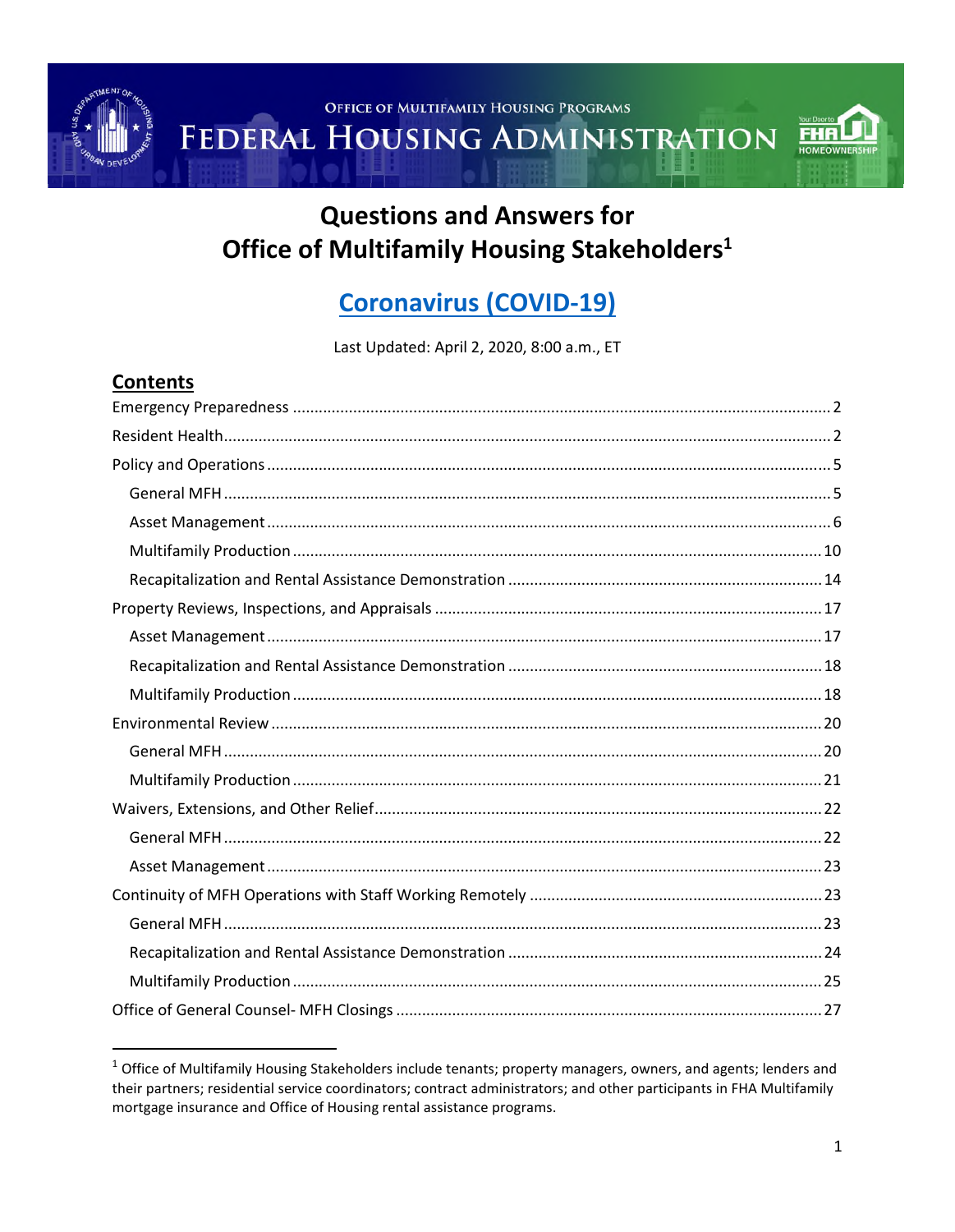# <span id="page-1-0"></span>**Emergency Preparedness**

# **Q1: Who is coordinating COVID-19 efforts for Multifamily Housing (MFH)? Who will be the point of contact for housing providers?**

A: Owners and agents should contact their field MFH Account Executive or Resolution Specialist for property specific inquiries. Jeff Little, the Associate Deputy Assistant Secretary for MFH Programs, is the main point of contact for Multifamily stakeholders.

(Added on 3/12/20)

# **Q2: Have MFH Field Offices been given guidance on how housing providers should prepare and respond to COVID-19?**

A: The Office of MFH provides regular direction to field staff. On March 3, the Office sent an email message to external stakeholders that encouraged stakeholders to share information from the Centers for Disease Control and Prevention (CDC) on the Coronavirus with residents, stakeholders, and others. Please see the following information regarding Emergency Preparedness, Planning, Identification and Messaging for Aging and Disabled Networks: [https://www.naccho.org/uploads/downloadable-resources/Capacity-Building-Toolkit-for-Aging](https://www.naccho.org/uploads/downloadable-resources/Capacity-Building-Toolkit-for-Aging-and-Disability-Networks-2-5-19.pdf)[and-Disability-Networks-2-5-19.pdf](https://www.naccho.org/uploads/downloadable-resources/Capacity-Building-Toolkit-for-Aging-and-Disability-Networks-2-5-19.pdf)

(Updated on 3/16/20)

# **Q3: What emergency preparedness steps does HUD recommend or require property owners and agents take?**

A: Owners and agents should generally follow CDC guidelines and the directions given by local health officials for emergency preparedness. Chapter 38 of [Handbook 4350.1,](https://www.hud.gov/program_offices/administration/hudclips/handbooks/hsgh/4350.1) Emergency and Disaster Guidance, should also be consulted.

The CDC provides guidance for [communities, businesses and schools](https://www.cdc.gov/coronavirus/2019-ncov/community/index.html?CDC_AA_refVal=https%3A%2F%2Fwww.cdc.gov%2Fcoronavirus%2F2019-ncov%2Fpreparing-individuals-communities.html) that can assist housing providers. The CDC has also provided specific guidance [for retirement communities and](https://www.cdc.gov/coronavirus/2019-ncov/community/retirement/guidance-retirement-response.html)  [independent living facilities,](https://www.cdc.gov/coronavirus/2019-ncov/community/retirement/guidance-retirement-response.html) including federally assisted independent housing with support services for older adults. Please see the following information as well regarding Emergency Preparedness, Planning, Identification and Messaging for Aging and Disabled Networks: [https://www.naccho.org/uploads/downloadable-resources/Capacity-Building-Toolkit-for-Aging](https://www.naccho.org/uploads/downloadable-resources/Capacity-Building-Toolkit-for-Aging-and-Disability-Networks-2-5-19.pdf)[and-Disability-Networks-2-5-19.pdf](https://www.naccho.org/uploads/downloadable-resources/Capacity-Building-Toolkit-for-Aging-and-Disability-Networks-2-5-19.pdf)

(Updated on 4/2/20)

# <span id="page-1-1"></span>**Resident Health**

**Q1: How does a HUD-assisted property learn about a positive COVID-19 case impacting its residents, staff, or the community?**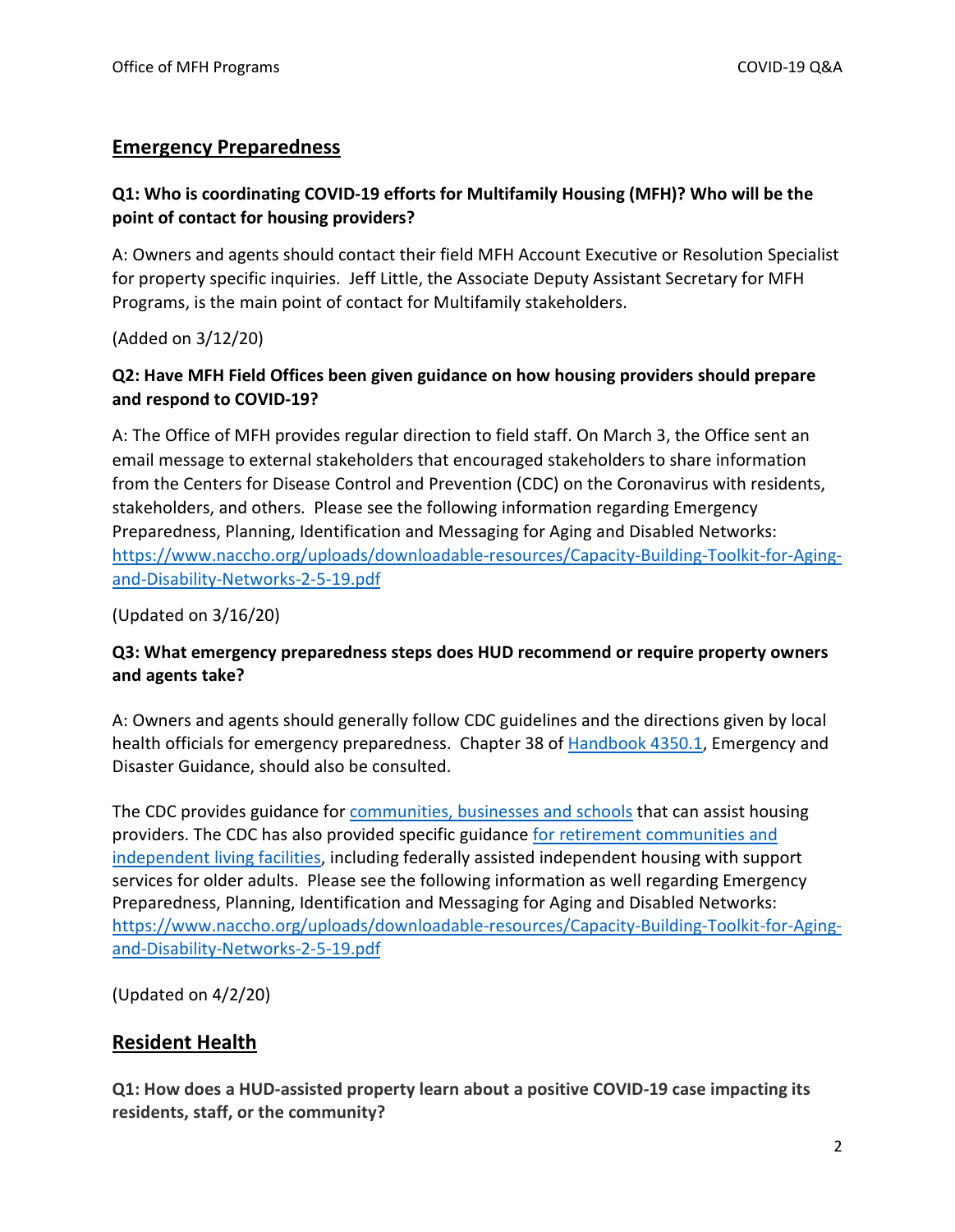A: Owners/agents will learn about COVID-19 cases and activities in the community from their local health departments. They should communicate with their local health department if they are concerned that residents or staff might have COVID-19.

(Added on 3/24/20)

# **Q2: In the event of a confirmed COVID-19 case at a HUD-assisted property, what steps should property owners and managers take to protect residents, staff, and the community? How should the owner/agent share this information?**

A: MFH suggests property owners and agents follow Center for Disease Control (CDC) guidelines and the direction of local health officials, especially in the event of property quarantine.

HUD recommends that owners/agents create communication plans for distributing timely and accurate information during an outbreak.First, they should identify everyone in their chain of communication (for example, staff, volunteers, key community partners and stakeholders, and clients) and establish systems for sharing information. After identifying this information, they should maintain up-to-date contact information for everyone in the chain of communication as well as identify platforms, such as a hotline, automated text messaging, and a website to help disseminate information to those inside and outside of their organizations.

Owners/agents can provide notification of positive COVID-19 cases without giving the name/apartment number/other personally-identifiable information to their residents and staff. HUD reminds them that they continue to remain subject to HIPAA and other privacy laws*.* 

(Updated on 3/24/20)

**Q3: How would a HUD-assisted property owner/agent message to residents and staff when there is a positive COVID-19 case among their community?** 

A: CDC COVID-19 communication resources in both print and digital form are available at: <https://www.cdc.gov/coronavirus/2019-ncov/communication/index.html>

(Added on 3/24/20)

# **Q4: How should housing providers assist residents in accessing continued critical services from home- and community-based providers in the event of a quarantine or if community service providers close temporarily?**

A: HUD encourages property owners and agents follow Centers for Disease Control guidelines and the direction of local health officials in all cases, including within the context of home and community-based service providers.

(Added on 3/12/20)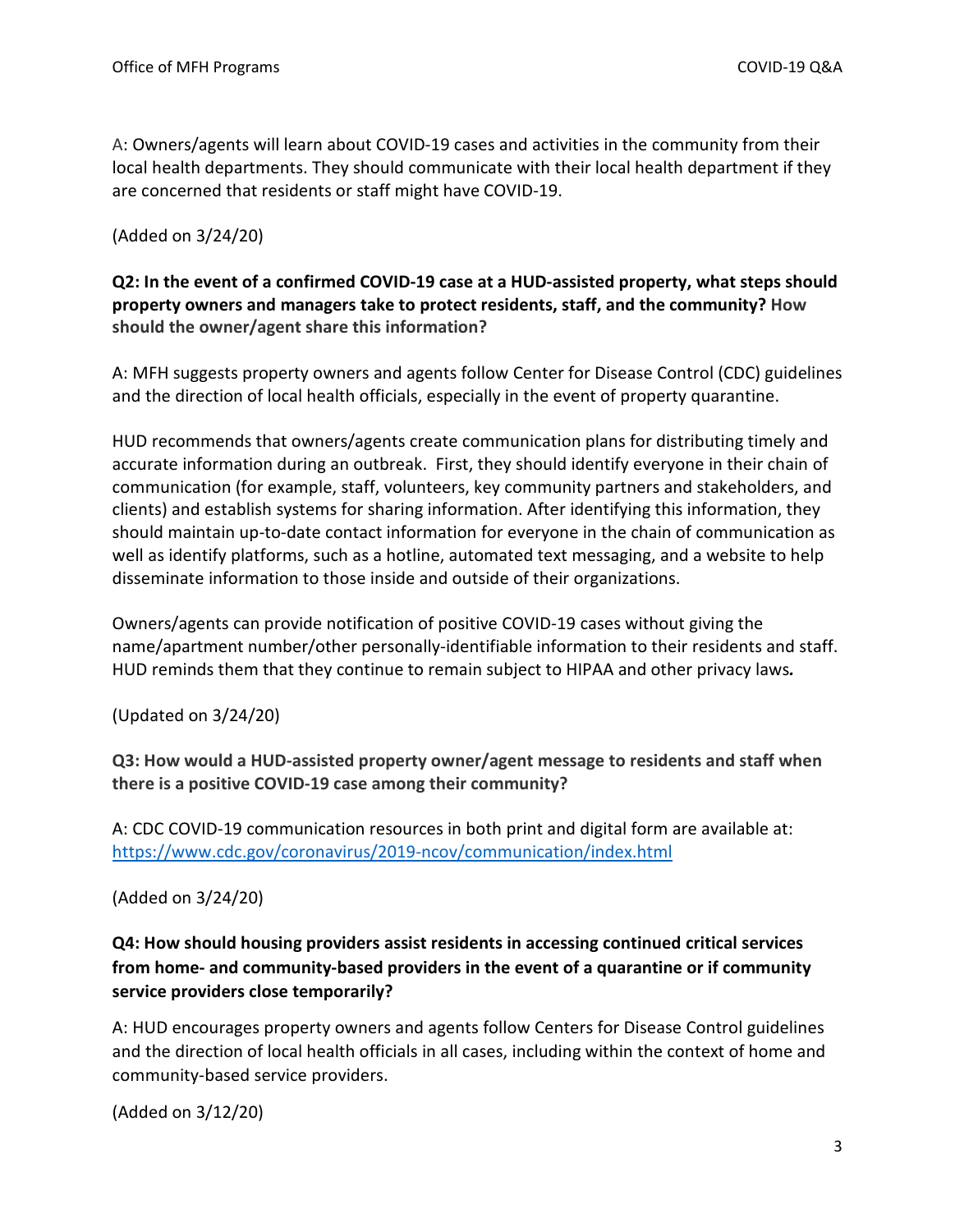# **Q5: What steps is HUD taking to make sure that Fair Housing obligations will still be met in the event of an emergency?**

A: Stakeholders are reminded to ensure that their responses remain faithful to obligations under the Constitution, Fair Housing Act and related regulations. Exigencies associated with important and timely response to issues surrounding COVID-19 are not the basis for unlawful discrimination based on race, color, religion, national origin, sex, disability or familial status.

(Added on 3/12/20)

**Q6: It is thought that many seniors and people with disabilities are particularly susceptible to illness. What kind of communication and resources is HUD providing to communities to reassure residents and property management staff, and prepare them in the event of a confirmed COVID-19 case on site?** 

A: We encourage all parties to access information about the health impacts and proper handling of COVID-19 cases from the CDC, and/or state or local health officials.

We intend to provide regular updates to stakeholders and will continue to send written updated communications via email to national stakeholder groups for forwarding to their members, and to HUD Multifamily Field Offices for distribution to stakeholders in their jurisdiction. Where applicable, we will encourage stakeholders to forward COVID-19 communications from HUD to communities and residents.

(Added on 3/12/20)

#### **Q7: Does HUD have guidance available on infectious disease preparation and response?**

A: See information on the Coronavirus from the CDC'[s Coronavirus web site.](https://www.cdc.gov/coronavirus/2019-ncov/community/index.html)

(Added on 3/12/20)

# **Q8: If a person under quarantine has additional family members who need to be kept separate what are a property manager's options for meeting those needs? What if managers are being asked to use vacant units for quarantine?**

A: Resident requests to occupy vacant units or temporarily relocate should be verified before being granted. Verification could include written communication from a medical health professional or through communication with the local health department. Managers may use electronic and telephonic communication to perform verification.

(Added on 3/12/20)

**Q9: Does HUD have guidance on disinfecting common spaces and units, including how to protect our staff?**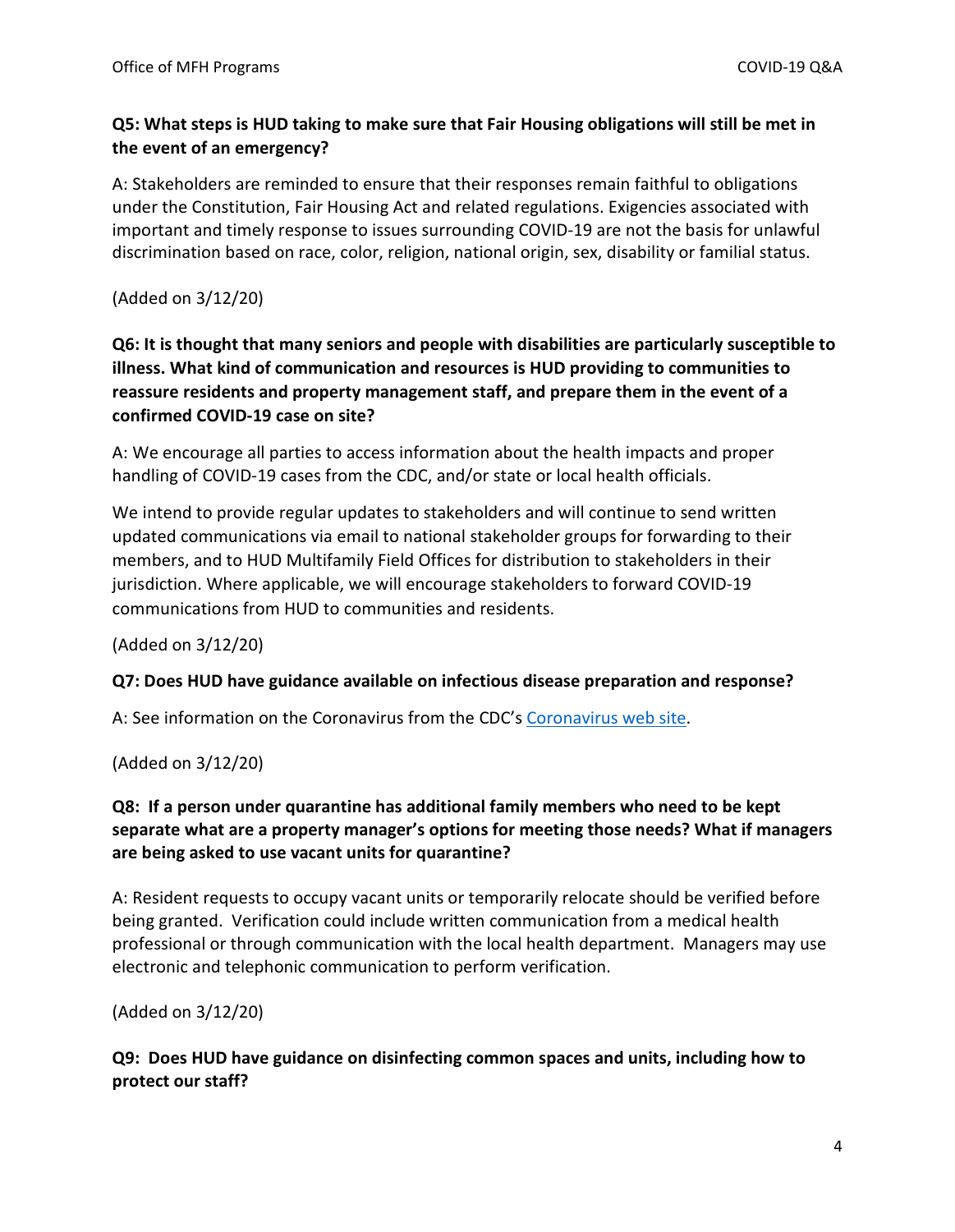A: See these links from the CDC for recommendations on cleaning and disinfecting:

- *Environmental Cleaning and Disinfection Recommendations*, which provides recommendations on the cleaning and disinfection of rooms or areas of those with suspected or with confirmed COVID-19 have visited: [\(https://www.cdc.gov/coronavirus/2019-ncov/community/organizations/cleaning](https://www.cdc.gov/coronavirus/2019-ncov/community/organizations/cleaning-disinfection.html)[disinfection.html\)](https://www.cdc.gov/coronavirus/2019-ncov/community/organizations/cleaning-disinfection.html)
- *Disinfecting Your Facility if Someone is Sick*, which provides concise information on how to clean and disinfect facilities, from surfaces to electronics to laundry, in order to protect individuals from COVID-19. [\(https://www.cdc.gov/coronavirus/2019-ncov/prepare/disinfecting-building-](https://www.cdc.gov/coronavirus/2019-ncov/prepare/disinfecting-building-facility.html)

(Updated on 3/24/20)

[facility.html,](https://www.cdc.gov/coronavirus/2019-ncov/prepare/disinfecting-building-facility.html) which provides

# **Q10: Does HUD have recommendations on where we can direct our residents for health checks?**

A: See the link below to find a health center through the Health Resources and Services Administration. <https://findahealthcenter.hrsa.gov/>

(Added on 3/13/20)

# <span id="page-4-0"></span>**Policy and Operations**

# <span id="page-4-1"></span>*General MFH*

# **Q1: Does HUD plan to issue guidance on quarantine procedures for HUD-assisted housing that serves predominantly older adults?**

A: HUD encourages property owners and agents to follow CDC guidelines on quarantine procedures and the direction of local health officials. Stakeholders should reference Chapter 38 o[f Handbook 4350.1,](https://www.hud.gov/program_offices/administration/hudclips/handbooks/hsgh/4350.1) *Multifamily Asset Management and Project Servicing*, which covers Multifamily emergency and disaster guidance.

(Added on 3/12/20)

# **Q2: Is HUD planning to update their Chapter 38 on emergency preparedness to include infectious disease protocol?**

A: Multifamily plans to use lessons learned from the COVID-19 response in the update to Chapter 38. The Chapter is in the process of being redrafted. Stakeholders will be able to comment when the draft chapter is posted to the Multifamily Drafting Table.

(Added on 3/12/20)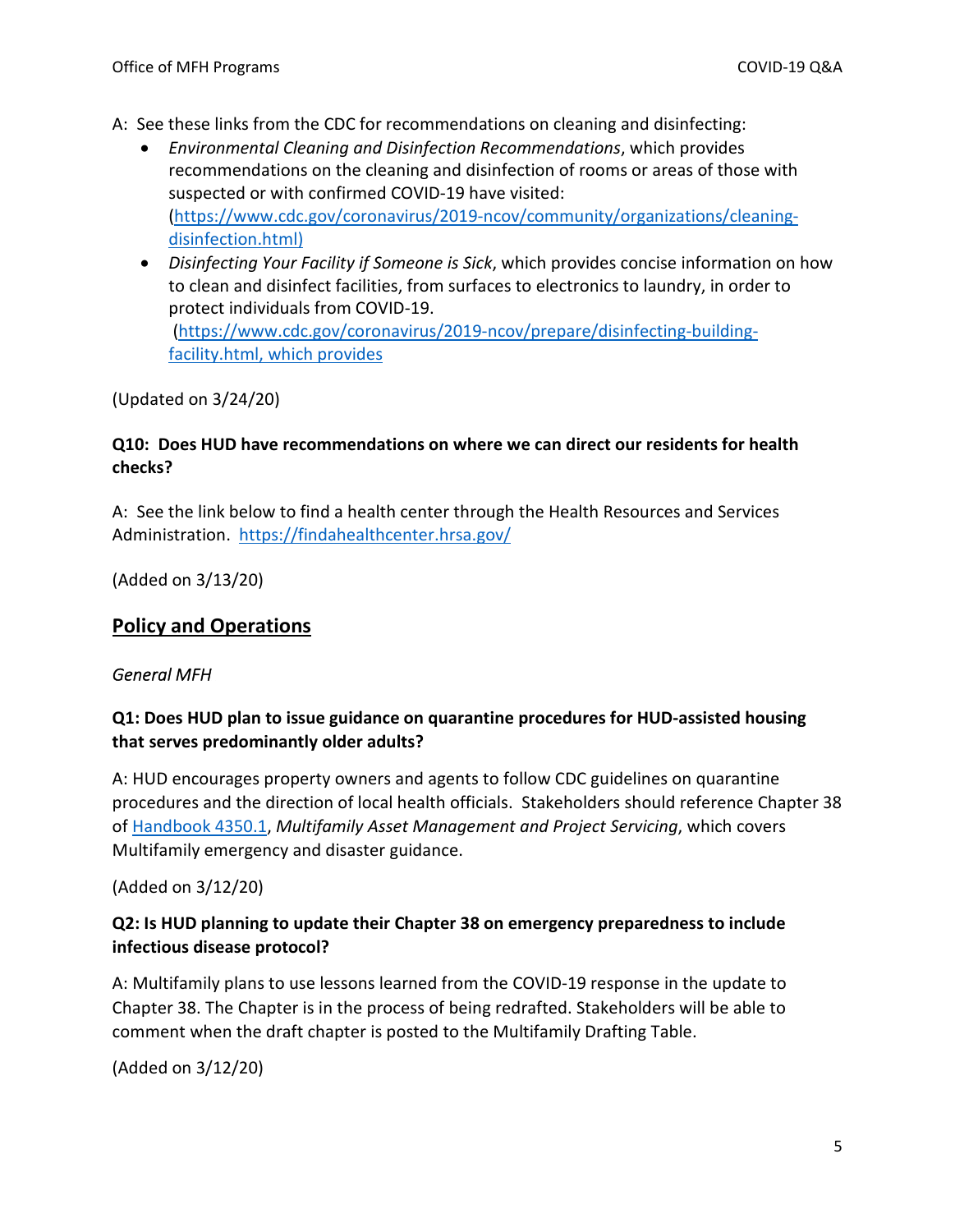#### <span id="page-5-0"></span>*Asset Management*

# **Q3: Can HUD provide guidance on who is an "essential" employee in states/localities that have strict stay-at-home or shelter-in-place requirements for all persons not deemed "essential"?**

A: Quarantine and travel restrictions are being set by state and local governments, with many variations and daily revisions. Many of these rules provide exceptions for staff supporting operations at residential properties. On March 28, 2020, the Department of Homeland Security Cybersecurity & Infrastructure Security Agency (CISA) published an [Advisory Memorandum on](https://www.cisa.gov/publication/guidance-essential-critical-infrastructure-workforce#download)  [Identification of Essential Critical Infrastructure Workers During COVID-19 Response.](https://www.cisa.gov/publication/guidance-essential-critical-infrastructure-workforce#download) State, local, tribal, and territorial governments are responsible for implementing and executing response activities, including decisions about access and reentry in their communities. Therefore, HUD recommends that building owners consult with their local counsel to determine whether building employees are considered "essential."

#### (Added on 4/2/20)

# **Q4: What emergency funds can owners and agents access for outbreak preparedness and response (including extra supplies, additional administrative hours, and staff overtime), and what kind of approval do housing providers need from HUD in order to access the funds?**

A: Multifamily property owners and agents can access property operating accounts for all reasonable and necessary COVID-19 related preparedness and response actions, including supplies, staff hours, and overtime. No advance HUD approval is required to access operating account funds.

To the extent that owner advances are required, owners should receive HUD approval in advance, especially if the owner expects repayment before the distribution of annual (or semiannual) surplus cash. For those properties with reserve for replacement accounts and residual receipts accounts, funds should be accessed according to current policy in Handbook 4350.1, Chapter 4 (for reserve for replacement accounts) and Chapter 25 (for residual receipts), for eligible items. If the owner is seeking to use reserve for replacement and residual receipt funds for non-eligible uses, approval must be received from HUD field staff and Headquarters, as necessary, in advance.

#### (Updated on 3/16/20)

# **Q5: Will HUD be making COVID-19 prevention training available for property management and resident services coordinator staff? Will HUD be providing technical assistance for housing providers and residents?**

A: HUD recommends that property managers and service coordinators avail themselves of all relevant training and supplies at the local, state, and federal level.

(Added on 3/12/20)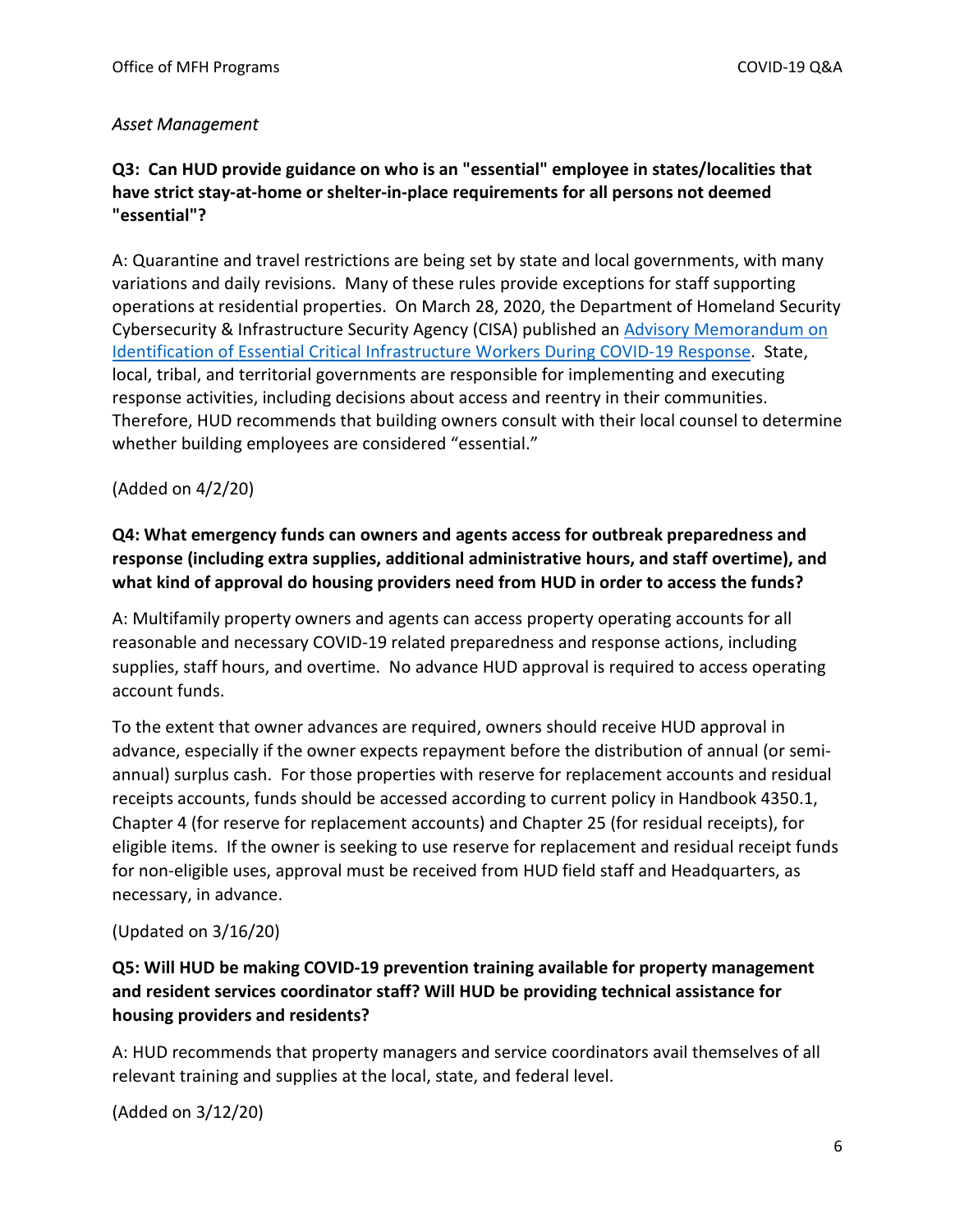# **Q6: Is testing for the COVID-19 virus for property staff an eligible cost, and if so, under what source of funding? How about residents?**

A: No, these are not eligible costs.

(Added on 3/12/20)

#### **Q7: Will impacted residents still have to complete annual recertification and interim certification for lost income?**

HUD statute and regulations require family income to be reviewed at least annually to determine the amount paid by the family for the assisted unit. Owners must continue to perform annual and interim recertifications, as requested by tenants, within the required timeframes and using current/anticipated data. Annual recertifications must not use previous year's income to determine rent and assistance, except in instances when using streamlined income determinations.

Considering the current COVID-19 emergency, there may be extenuating circumstances that impede owners and tenants from complying with interim and annual recertification requirements. When the use of traditional procedures is not possible, the extenuating circumstance instructions provided in this document, HUD Handbook 4350.3, REV-1, and the TRACS MAT Guide should be used. HUD considers the CDC's recommendations for controlling the spread of the virus as well as shelter-in-place and similar orders as qualifying as an extenuating circumstance.

It is recommended the owner begin, and if possible, complete, the recertification actions within 90 days of being advised of the extenuating circumstance. When an extenuating circumstance is present, there is no change to the tenant's recertification anniversary date. The Total Tenant Payment/Tenant Rent and the assistance payment are effective retroactively to the recertification anniversary date.

Use of Tenant Self-Certifications for Interim and Annual Recertifications HUD will allow assisted tenants that may have lost income due to COVID-19 to self-certify for annual or interim recertifications. Acceptable methods of verification of income for all recertifications, in order of acceptability, are provided in HUD Handbook 4350.3, paragraph 5- 13, B and Appendix 3.

Family certification can be used if the information cannot be verified by another acceptable verification method. When family certification is used, owners must document the tenant file to explain why third-party verification was not available. During the COVID-19 National emergency, this certification can be provided to the owner by other means such as mail or email. The owner may consider collecting the original documents from the family at a later date.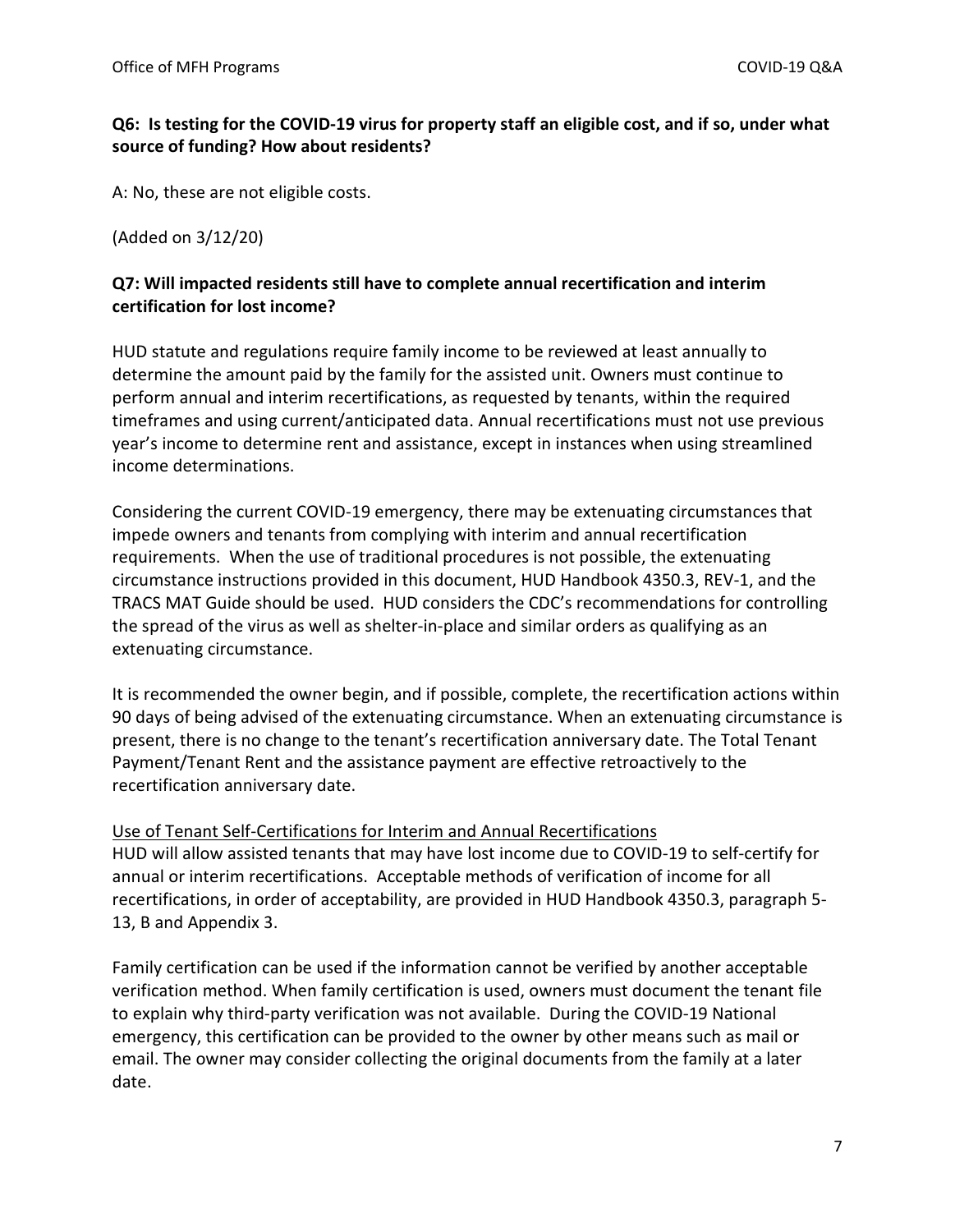#### Signatures

For owners or tenants impacted by the COVID-19 virus, HUD will allow alternate signatures (e.g. copies or images of signatures sent by email, fax, or other electronic means) as long as original, "wet" signatures are obtained at a later date. Forms that will require original, "wet" signatures to be obtained at a later date include, but are not limited to, form HUD-9887/9887-A ("Applicant's/Tenant's Consent to the Release of Information"), form HUD-50059 ("Owner's Certification of Compliance with HUD's Tenant Eligibility and Rent Procedures"), lease agreements/addendums, family certifications of income (unemployment, zero income, etc.), and state lifetime sex offender forms.

# Form HUD-9887/9887-A and Form HUD-50059

When a tenant's "wet" signature cannot be obtained on form HUD-9887/9887-A or on form HUD-50059, due to extenuating circumstances, the forms, and HUD Handbook 4350.3, REV-1, paragraph 5-21.C (for HUD-9887/9887-A) and paragraph 5-31.F (for HUD-50059) , instruct the owner to document the tenant file with the reason for the delay and the specific plans to obtain the signature(s) as soon as possible. Please note that form HUD-9887/9887-A remains in effect for 15 months after signature.

# Documentation for Certifications

Tenants experiencing extenuating circumstances due to the COVID-19 virus can provide the owner with documentation for the recertification by email or other electronic delivery at the owner's discretion. Documentation includes, but is not limited to, paystubs, (Social Security) SS/Supplemental Social Security (SSI)/State Supplemental Program (SSP) awards, bank statements, and public assistance documents. If electronic documentation is received by the owner, and original documents are required by HUD Handbook 4350.3, REV-1, the owner must collect the original documents from the tenant at a later date.

# Tenant Rental Assistance Certification System (TRACS)

When an extenuating circumstance is present due to the COVID-19 virus, the owner must submit the Interim Recertification (IR) or Annual Recertification (AR) to the TRACS (via the Contract Administrator or directly to TRACS, as appropriate) using one of the following three (3) extenuating circumstances codes:

1 = Medical (medical staff have quarantined the tenant)

2 = Late annual certification due to accommodation or extenuating circumstances.  $10 =$ Other

A correction certification to remove the extenuating circumstance code must be submitted to TRACS once the appropriate signature(s) is obtained on form HUD-50059.

Owners are reminded to maintain at least 90% of their certifications in an active status in TRACS to maintain subsidy payments. TRACS users experiencing technical issues can continue to submit requests through the system's [Help Desk.](https://www.hud.gov/program_offices/housing/mfh/trx/trxsum)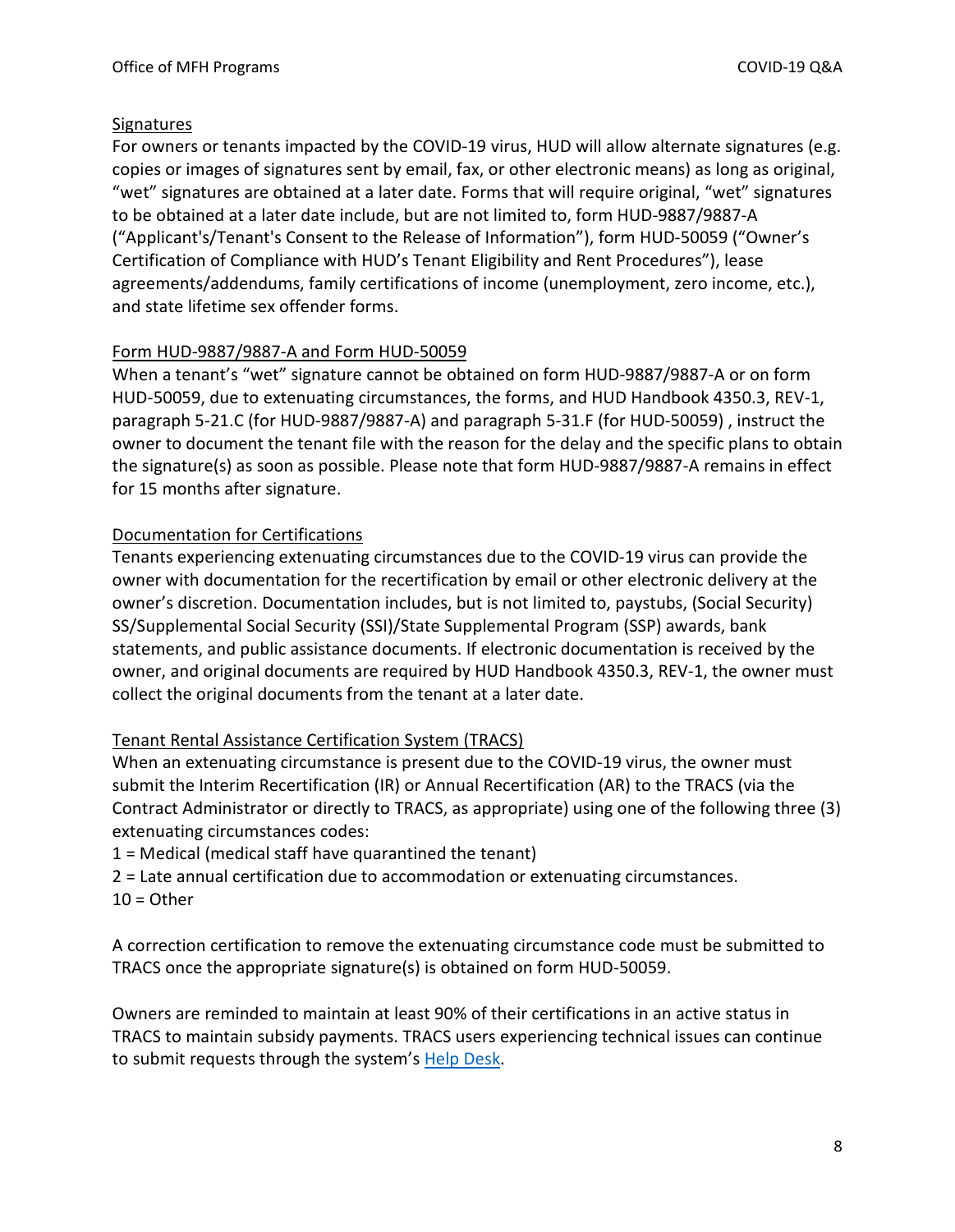*Please note that this guidance updates earlier guidance on interim and annual recertifications as published on 3/16/20 and 3/24/20.* 

(Updated on 4/2/20)

**Q8: Maintenance employees who need to enter resident units for service calls are concerned that residents may be ill with COVID-19. Can they ask tenants if they have COVID-19 symptoms before entering a unit? Can non-essential repairs be postponed?** 

A: Maintenance employees and other staff can ask a resident if it is safe to enter a unit before entering. Owner/management staff who do not feel safe should not enter a tenant's unit.

Residents suspected of having an unreported illness should be referred to a medical provider and/or local health officials.

The deferral of non-essential or non-health and safety repairs should be made on a unit-by-unit basis. If the repair is necessary for health and safety of residents and the staff person is not comfortable entering the unit as a result of a potential COVID-19 exposure, owner/management should consult local health guidance regarding the appropriate precautions to take.

(Added on 3/24/20)

# **Q9: Are costs directly related to safety or preventative equipment for staff use in response to COVID-19, including maintenance staff, eligible costs of residual receipts funds for PBRA projects?**

Yes, costs directly related to the safety or preventative equipment for staff in response to COVID-19 are considered project expenses and are eligible costs with prior HUD approval.

(Updated on 4/2/20)

# **Q10: What if property owners or managing agents either close rental offices or only offer limited hours/access? Would these actions result in any penalty?**

A: Owners and agents should make decisions on limiting access to their rental offices on a caseby-case basis based on guidance from their local or state jurisdiction and the particular circumstances at their property. HUD defers to them to determine the best course of action, accounting for the importance of ensuring the safety of residents, staff, and the property.

(Added on 3/24/20)

# **Q11: Can property owners with FHA-insured mortgages with reserve for replacement accounts access those funds to pay debt service?**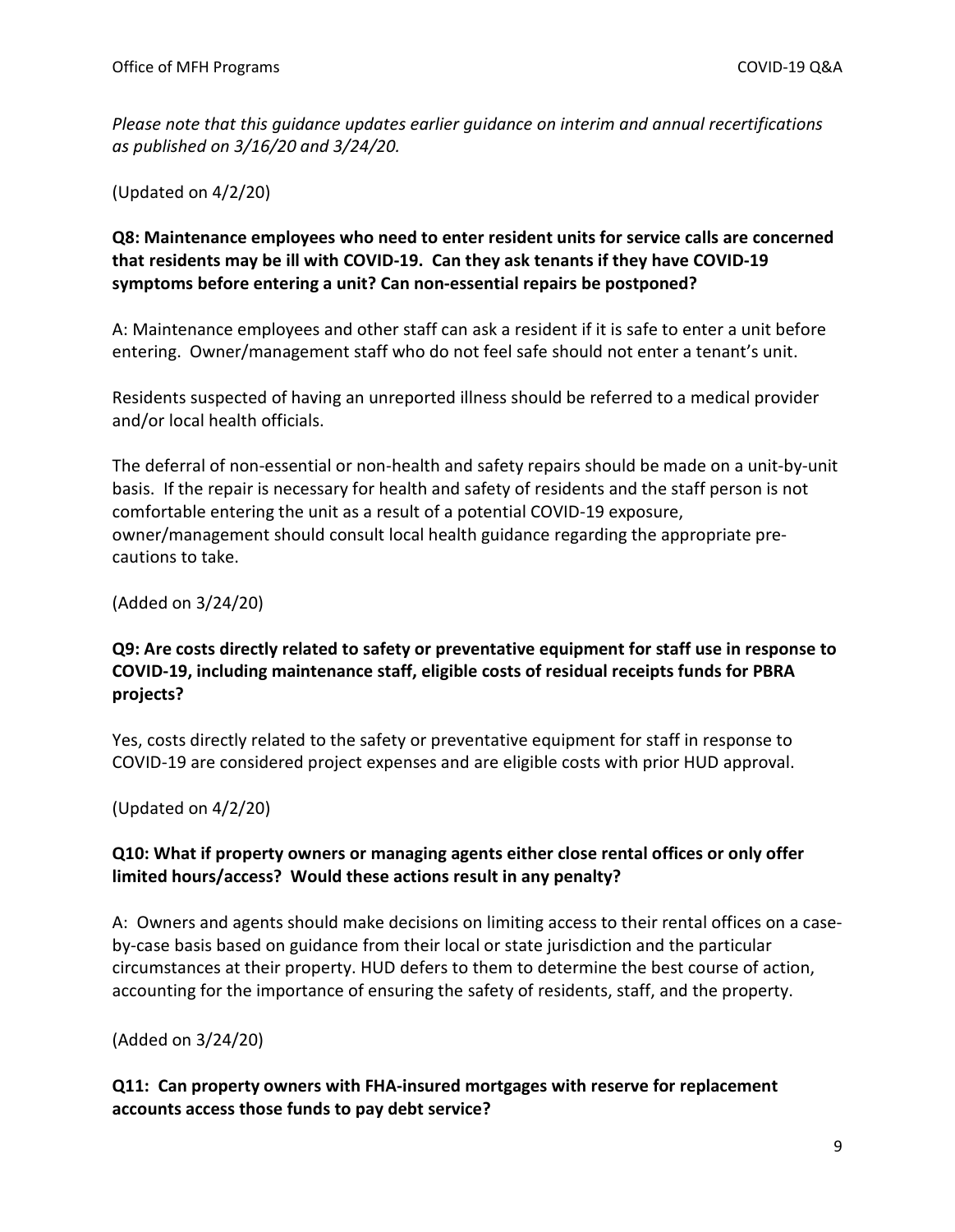A: Owners should request any reserve for replacement account releases from their Account Executive and local field office using the form HUD-9250. The request should include evidence of the causes of the cash shortfall and a promise to repay the funds to the reserve for replacement account. HUD field staff will expeditiously review such requests and consider the cash flow of the property, the amount in the reserve account, and the borrower's current compliance with HUD's business agreements.

(Added on 4/2/20)

# **Q12: Is Handbook 4350.1 Multifamily Asset Management and Project Servicing, Chapter 38 Multifamily Emergency/Disaster Guidance applicable with the FEMA Declarations for COVID-19?**

A: Yes, MFH authorizes the use of guidance in this chapter for program participants under the Emergency Declaration for COVID-19. Note, however, the statutory and regulatory displaced person/family occupancy preference for properties with insured mortgages under Sections 221(d) and 236 and the refinance of Sections 221(d) and 236 mortgages under Section 223(a)7 of the National Housing Act as amended, only applies to states that are subject to a presidential Major Disaster declaration.

(Added on 4/2/20)

# **Q13: Is MFH collecting potential resource information, which tracks vacant units in multifamily properties, at this time?**

A: MFH is not currently collecting potential resource information nationally as it has done in the past in response to disaster events. However, Regional Directors may request potential resource information for specific jurisdictions at their discretion.

(Added on 4/2/20)

# <span id="page-9-0"></span>*Multifamily Production*

# **Q14: What impact does the COVID-19 emergency have on owner-architect agreements, owner-general contractor (GC) agreements and similar contracts associated with FHA insured loans?**

A: There is no impact on the validity or enforceability of contracts among parties to a HUD insured loan and any associated construction except insofar as any provisions that the contracts may provide in the event of emergencies. HUD cannot change any provision of existing agreements or alter the mutual obligations of any of the parties. In the present COVID-19 emergency situation, each party must endeavor to perform its obligations under these existing agreements, and if unable to do so, they must follow all contract notice and hold harmless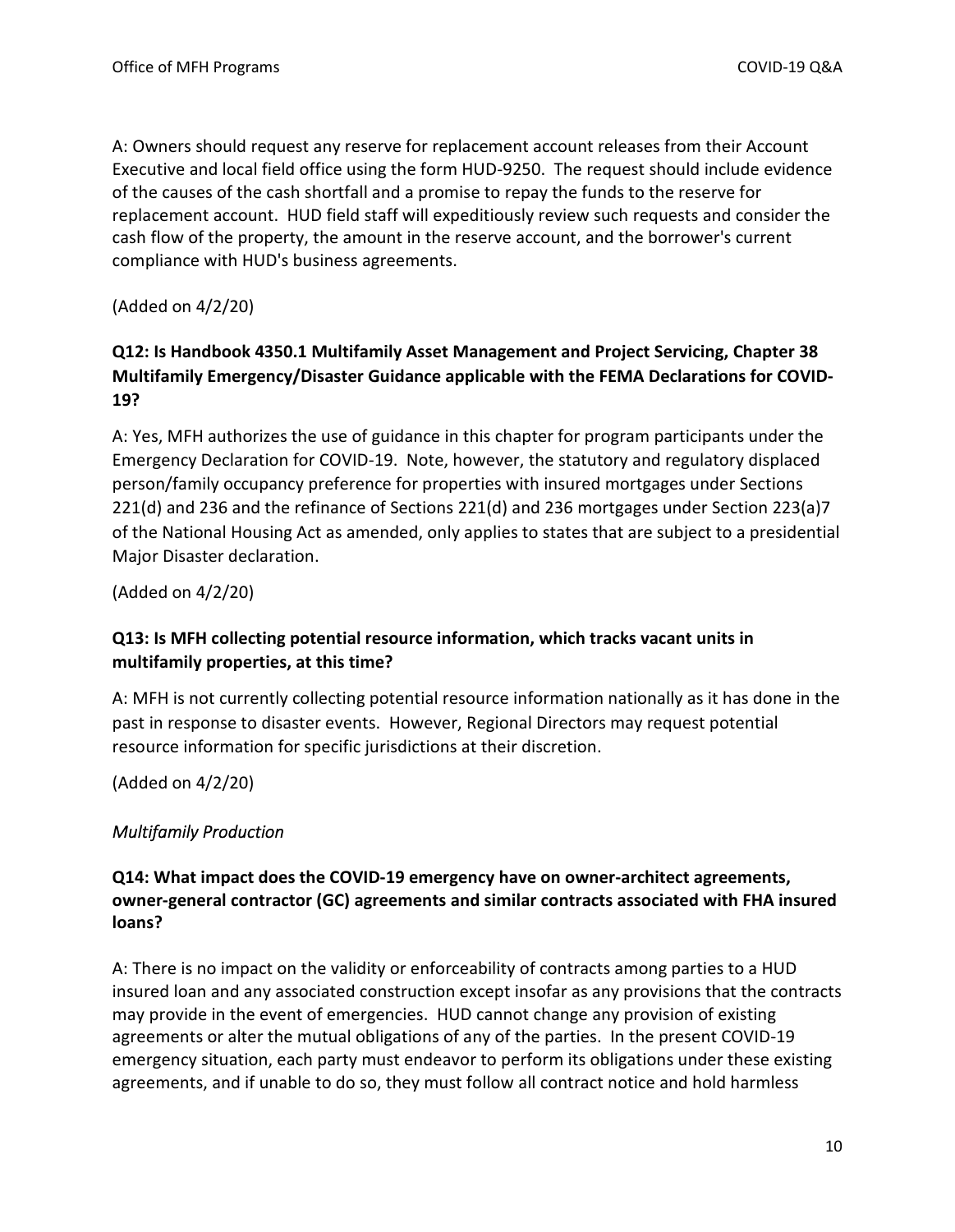provisions. Communication between the parties, and with HUD, is important as is the need for all parties to mitigate adverse consequences to health and property.

#### (Added on 4/2/20)

# **Q15: What should owners, general contractors and subcontractors do if the State or local government issues a shelter-in-place or similar order that prevents essential workers and materials reaching the job or a stop-work order that forces cessation of work as a result of COVID-19?**

A: All parties to the transaction and construction should stay engaged and provide regular updates to the lender and to HUD. If a job site is shut down, the general contractor (or in the absence of the general contractor, the owner) must ensure that the site is properly secured and that all completed work and stored materials are protected. If limited work continues, workplace safety procedures and CDC advisories for "social distancing" should be observed.

#### (Added on 4/2/20)

# **Q16: What happens to Surety Bond coverage and Builder's Risk insurance during a work shutdown or slow-down caused by the COVID-19 emergency?**

A: Owners, general contractors, and lenders should proactively assure that Surety Bonds and Builder's Risk insurance policies will remain in place and will not be impaired by any job slowdown, temporary cessation of work, or any failure to report or communicate emergency conditions or consequences.

# (Added on 4/2/20)

# **Q17: Since the COVID-19 emergency likely will cause numerous delays, if not complete cessation of construction work, how should work progress be managed?**

A: HUD requests that general contractors, owners and supervising architects report construction work status on a monthly basis in connection with their monthly requests for reimbursement of costs and associated inspection trip report. Unlike the typical process where change orders are submitted on a more frequent basis, during the current emergency, requests for change orders for time extensions should be documented to identify delays resulting from the COVID-19 emergency, and single, time-extension change orders should be submitted on a monthly basis.

While HUD does not normally allow time extensions of Repair Escrows for projects under Sections 223[f] and 223[a][7], it will consider amending the Repair Escrow Agreement in those cases where owners and lenders have documented COVID-19 related delays. Owners/lenders should use a change order request for time extension to report delays due to COVID-19 and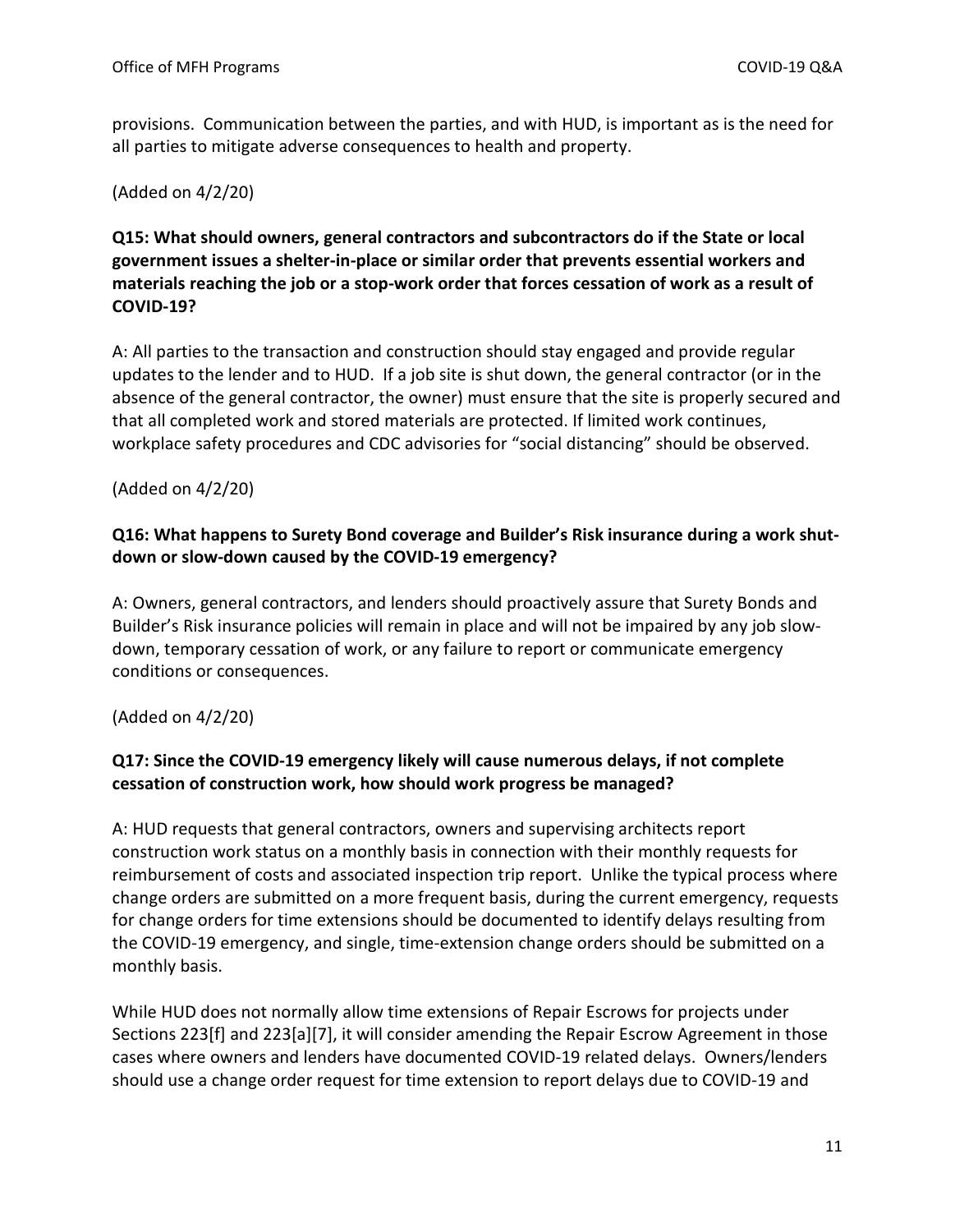request extensions. Such requests must be submitted in the first report period following the delay.

#### (Added on 4/2/20)

# **Q18: For new construction or substantial rehabilitation jobs, will requests for reimbursement of the cost of work completed be approved even if the supervising architect and/or the HUD Inspector are not able to conduct an onsite inspection?**

A: Yes. In most cases, reimbursement requests for work completed in the prior period will be approved even when either the supervising architect or the HUD inspector, or both, are unable to conduct an on-site inspection of the property due to the COVID-19 emergency. HUD will accept the supervising architect's verification of the work completed based on a recorded virtual inspection and virtual site meeting if the supervising architect and/or the HUD inspector are not able to be present onsite.

Enabling virtual inspections and site meetings will require extra initiative and coordination among the supervising architect, HUD Inspector, general contractor and owner's representative. Notwithstanding this additional flexibility, the contractual responsibility and liability for checking the work and signing off on the reimbursement request remains with the supervising architect. Normally, both the architect and the HUD Inspector must sign a draw request, but HUD will approve a draw without the HUD Inspector's signature as a one-time event, provided any work claimed but later disallowed by the HUD Inspector will be subtracted from the draw request for the following month. The general contractor will bear full responsibility for any costs and delays caused by any reconstruction work required to correct errors in work that is later disallowed.

HUD's working assumption is that if neither the supervising architect nor the HUD Inspector can inspect the completed work, the most likely cause is that the construction site has been shut down. In the event of a site shutdown, the parties should endeavor to arrange a virtual inspection as soon as possible in order to establish and verify the extent and amount of work completed but not yet paid.

#### (Added on 4/2/20)

# **Q19: If a construction job is shut down as a result of the COVID-19 emergency, but the owner and/or the general contractor have ongoing soft costs or general requirements, will they be reimbursed for these?**

A: Yes. Again, monthly job reports and requests for reimbursements should continue even if little or no work has been completed. Of course, owners and general contractors should proactively mitigate or reduce such costs whenever possible. Question #17 above further describes change order requests for time related to COVID-19. Owners will be expected to fund change orders that increase costs.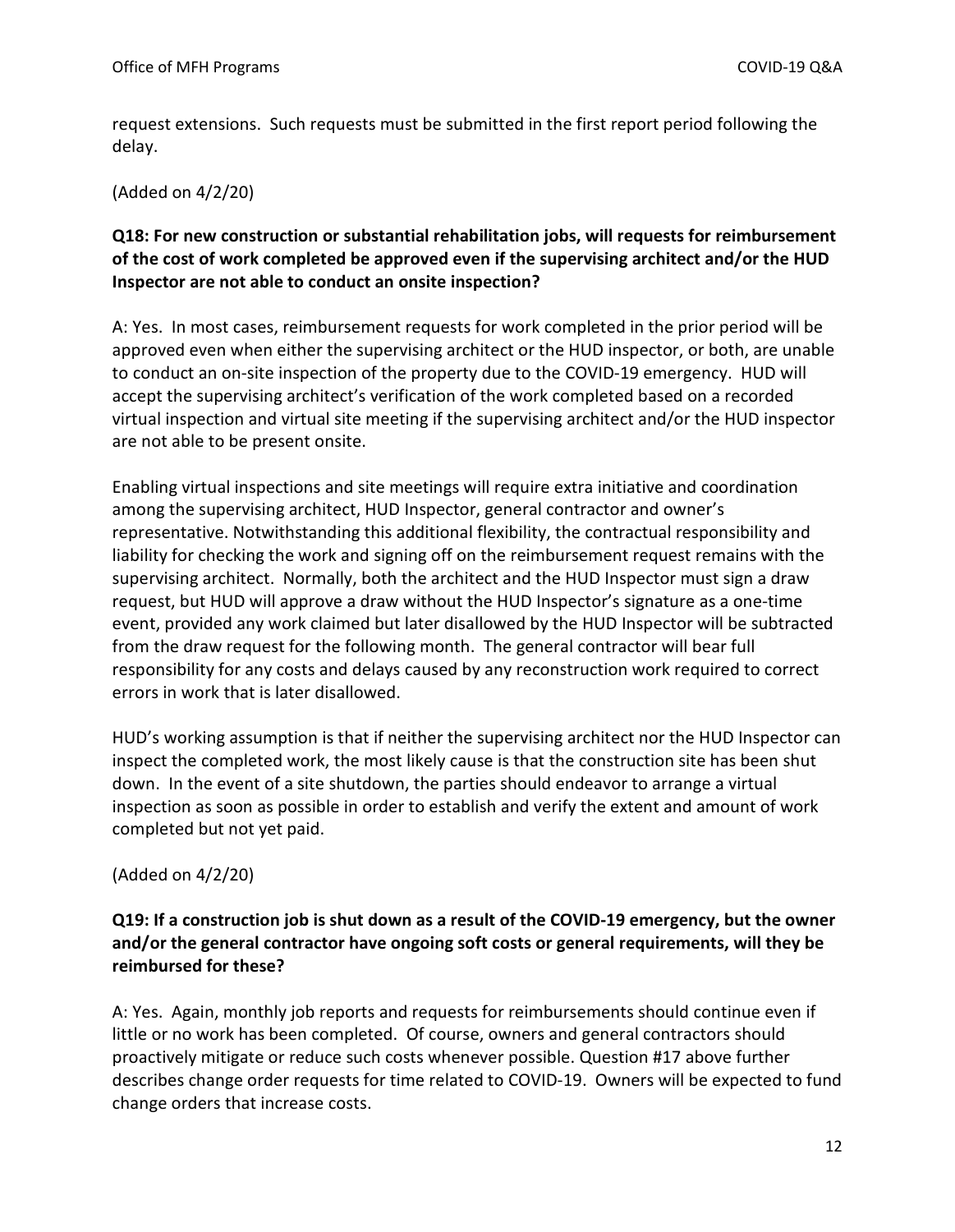#### (Added on 4/2/20)

# **Q20: Will HUD reduce or eliminate the requirements for job site inspections by HUD inspectors during the COVID-19 emergency?**

A: No. HUD will not reduce or eliminate its general requirements for job site inspections by HUD Inspectors. However, as noted in the answer to Question #18 in this section, HUD will accept the signature of the supervising architect alone as sufficient for draw requests when the HUD Inspector is unable to sign the request. HUD will only allow this flexibility for a single month, or for rehab loans that do not have monthly inspections, for a single reporting period. Additionally, the signature of the HUD Inspector is still required for the last or final request for disbursement.

HUD will accept recorded virtual inspections if and when the parties are able use this option.

# (Added on 4/2/20)

# **Q21: What about Section 223(f) and 223(a)(7) Repair Escrows? Will HUD waive inspection requirements? What if tenant units are involved?**

A: The construction supervision and inspection requirements for Repair Escrows vary by the substance and cost of the repairs and alterations. Regardless, owners currently obligated to complete repairs that require entry to tenant units should delay beginning any such new work. In addition, owners with any current work-in-progress in tenant units should bring it to a prompt conclusion, even if it is not fully completed. They should ensure that they do not leave unfinished work that inhibits tenants' full and safe use of their units, and communicate to tenants that remaining work, if any, will be completed when feasible to do so based on state and local guidance and guidance from the CDC.

The MAP Guide organizes varied supervision and inspection requirements for repairs and alterations based on the level and extent of these activities as follows:

- 1) *Routine Maintenance* (e.g. repairs and replacements of limited extent and cost, no accessibility deficiencies unless they can be easily verified by photography, e.g. accessibility signage)-the owner can self-certify that the work is complete.
- 2) *Repairs and alterations that are accessibility remedies* A supervising architect or HUD Construction Inspector will be assigned, and a single inspection after completion of all remedies will be sufficient barring a re-inspection for work not found to be acceptable on the initial inspection.
- 3) *Repairs and Level 1 alterations up to \$15,000/unit with no accessibility repairs* -HUD Construction Inspector may be assigned at HUD discretion and if not, then owner may self-certify. If a HUD inspector has been assigned to a job in this category but is thereafter unable to sign a disbursement request, then the owner may self-certify each request other than the last or final.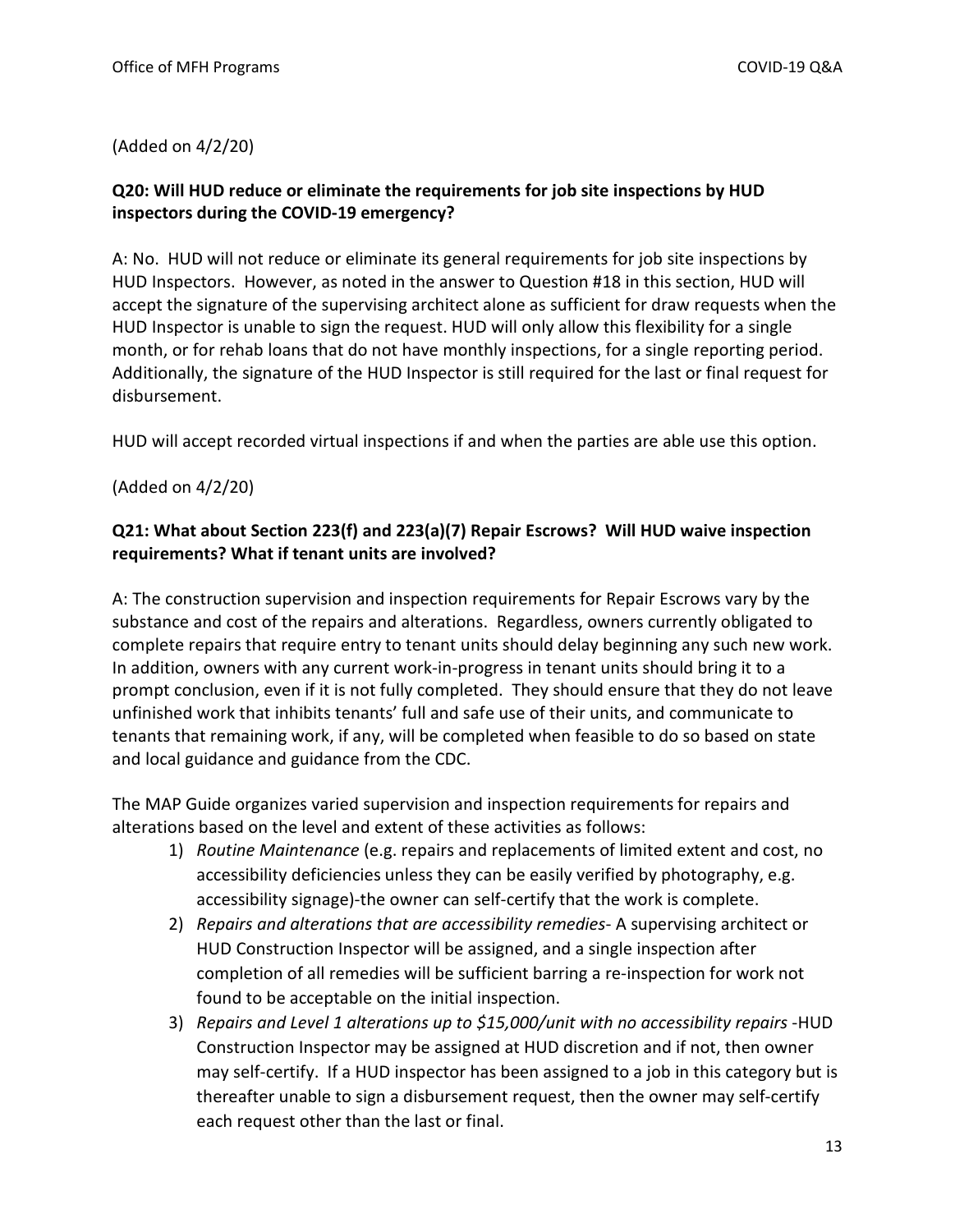4) *Repairs and Alterations requiring a Project Architect, i.e. >\$15k per unit or Level 2 or Level 3 alterations*- HUD Construction Inspector and Supervising Architect must be assigned with the architect's signature needed for each request for reimbursement and the HUD Construction Inspector normally required to complete at least three inspections. If the HUD Inspector is not able to sign a disbursement request following any but the last required inspection, the signature of the supervising architect alone will be accepted. If the supervising architect is unable to sign a single disbursement request (other than the final) then the owner may self-certify for that one request.

In the case of numbers 3 and 4 above, there are normally three HUD inspections during the work. These inspections occur at construction completion intervals measured in thirds. When a supervising architect is engaged, the architect typically inspects and signs disbursement requests on a monthly basis with the HUD Inspector participating every third or fourth month. In all cases a documented, i.e., a recorded, virtual inspection will be acceptable.

# (Added on 4/2/20)

# **Q22: If an owner has assurance of completion funds or a surplus cash hold-back held in escrow pending completion of repairs and alterations and such completion is delayed due to the COVID 19 emergency, will HUD release or reduce these escrows?**

A: In cases where HUD inspection is needed but is delayed indefinitely by the COVID-19 emergency, HUD will consider release of surplus cash held back pending completion of repairs, provided that available evidence is sufficient to establish that all repairs and alterations have been satisfactorily completed. However, HUD will not release the assurance of completion funds until all required HUD inspections are completed.

(Added on 4/2/20)

# <span id="page-13-0"></span>*Recapitalization and Rental Assistance Demonstration*

# **Q23: Public Housing Authorities (PHAs) and their development teams are currently implementing renovations and tenant moves to facilitate construction. How should property owners reconcile the construction schedule with COVID-19 concerns?**

A: PHAs and their Rental Assistance Demonstration (RAD) development partners should consider the health and well-being of the residents and the public as the first priority and use CDC guidance and guidance from state and local health officials. In doing so, RAD development teams should consider the impact of their renovation activities on the potential to exacerbate or mitigate exposure to the virus, particularly among vulnerable

populations. Every construction project is different - in the vulnerability of the residents, the extent of tenant relocation, the extent of construction, the timing of construction and the deadlines created by natural conditions or financing sources. In all cases, development teams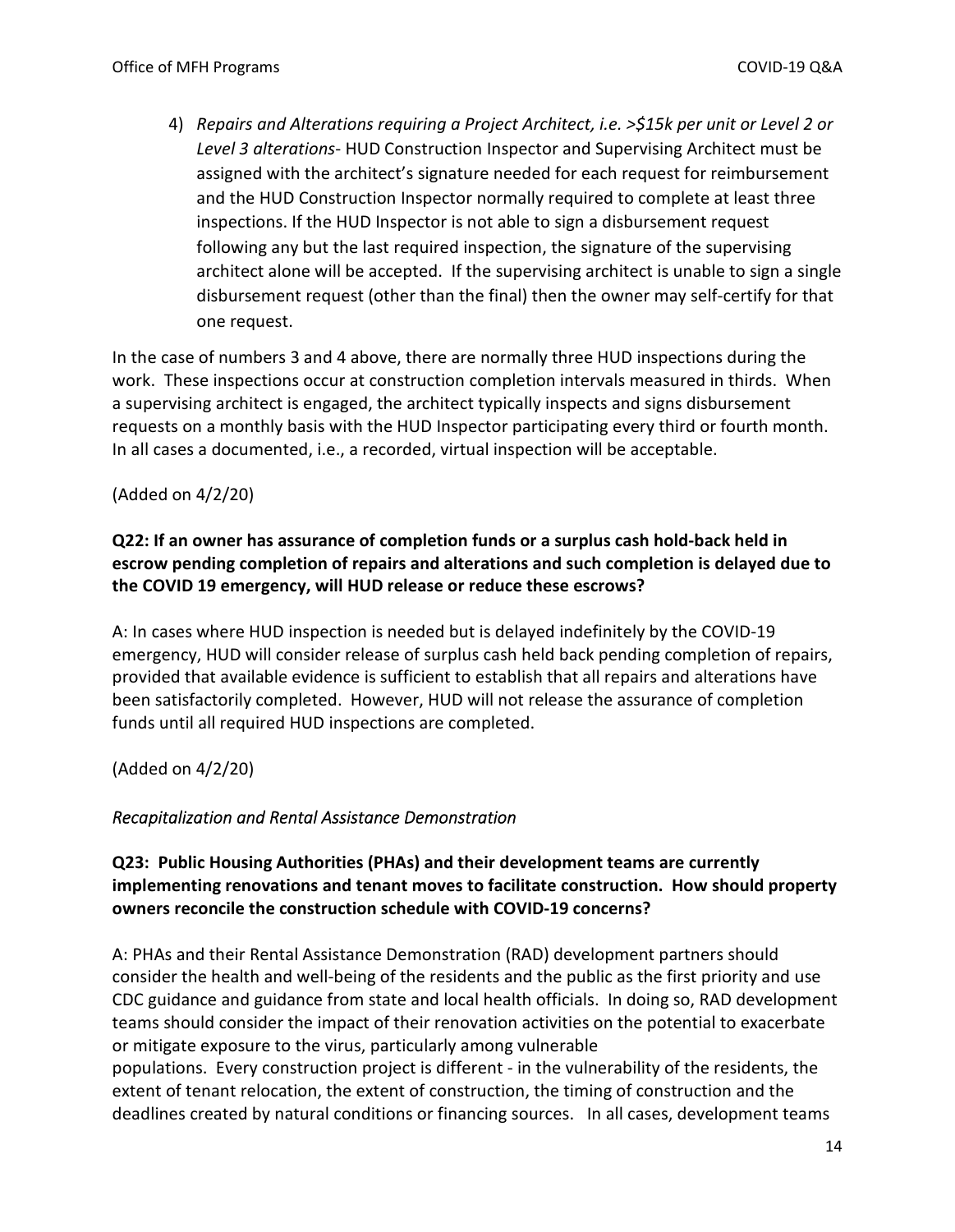should follow the instructions of applicable governmental authorities (such as a governmentissued shelter-in-place or similar order).

(Added on 4/2/20)

# **Q24: How will HUD handle delays in the completion of construction required by the RAD Conversion Commitment (RCC), including increases in costs, modification of resident relocation? How will it approve periods for rehab assistance payments?**

A: HUD will approve extensions to the rehab period and rehab assistance payments. Such requests can be made through the RAD Resource Desk. Note that the RAD construction deadlines do not supersede other parties' requirements, so development teams should also consult with their lenders, investors, and other stakeholders as applicable when modifying the construction schedule. Increases in costs should be reflected on the sources and uses log on the RAD Resource Desk. HUD encourages PHAs to maintain routine communication with residents whose length of relocation may be impacted and to alert HUD if relocation plans change such that resident relocation will exceed 12 months.

(Added on 4/2/20)

# **Q25: Where can a PHA or owner find guidance regarding PBRA or PBV program requirements that customarily involve in-person meetings?**

A: Guidance is available and will be continually updated at www.hud.gov/coronavirus. Guidance for PBRA can be found within this FAQ document **(**"FAQ for Multifamily Housing Providers"). For PBV, please see **"**FAQs for Public Housing, Housing Choice Voucher, Project-based Voucher Program, and Native American Programs."

(Added on 4/2/20)

# **Q26: How should PHAs communicate with residents about the RAD conversion process, respond to resident questions, and solicit feedback when in-person resident meetings are not possible due to the recent COVID-19 outbreak?**

**A:** The health and safety of residents, PHA and Owner staff, and other program partners is paramount. PHAs that continue with public meetings should follow the latest CDC, state, or local health department guidance relative to holding public meetings. However, it is still critical for PHAs and owners to keep residents informed about any changes to their housing, their rights, and the timing of key events related to the conversion and for residents to have the opportunity to provide comments as required at different stages of a RAD conversion.

Required resident meetings. The RAD Notice requires PHAs and owners to hold resident meetings and to receive and provide response to comments during those meetings. In lieu of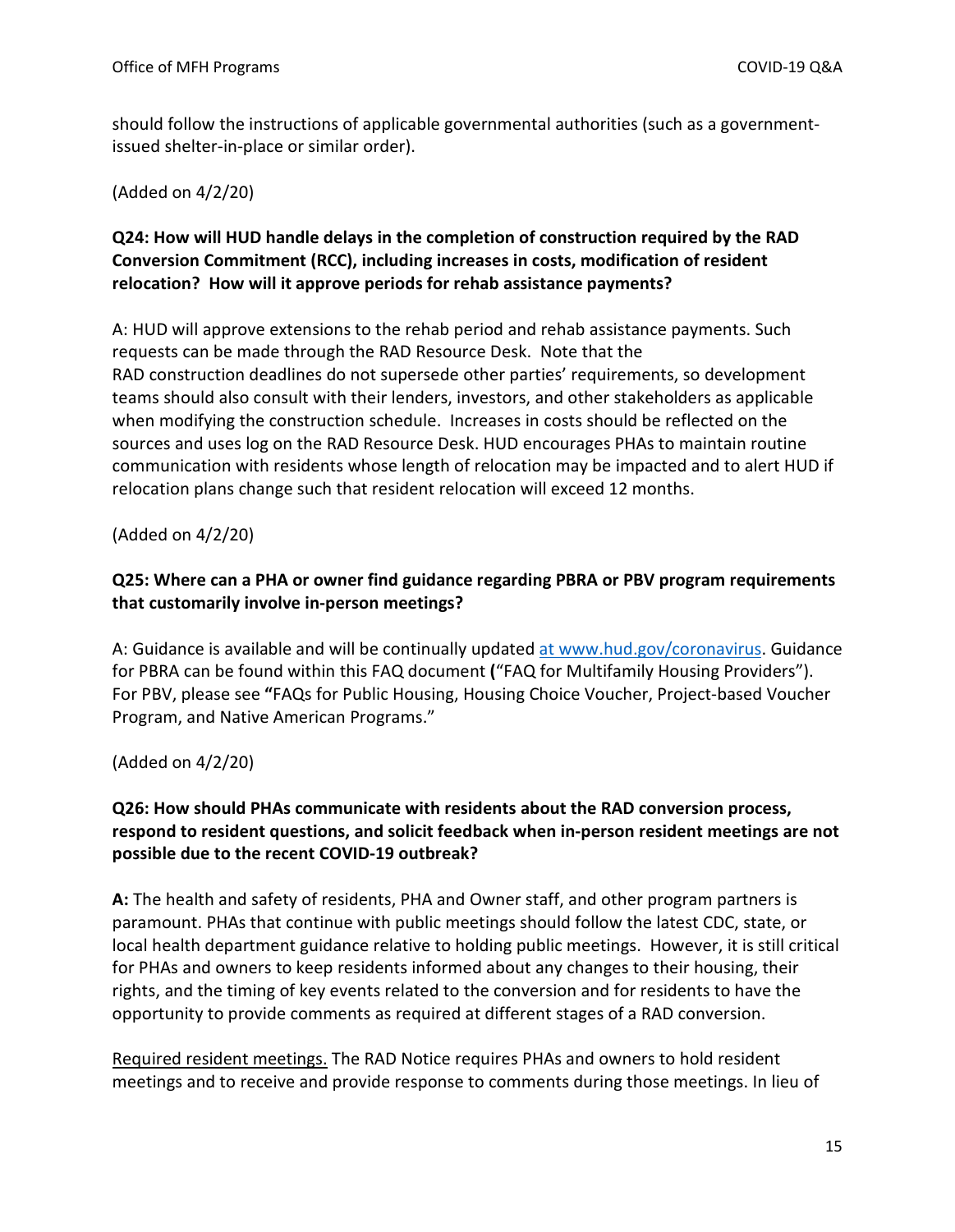community meetings held in common areas, PHAs and owners may hold meetings remotely using videoconferencing or teleconferencing technology provided that they can:

- Accept and respond to answers to questions submitted during the meeting;
- Maintain an attendance log in order to track if residents are able to participate successfully;
- Accommodate the needs of persons with disabilities or with limited English proficiency (LEP) through the meeting format. In selecting the host technology, PHAs must ensure they can comply with Section 504 of the Americans with Disability Act; and
- Provide residents with a follow-up notice after the meeting with a summary or reproduction of presented information and a means to ask additional questions related to the conversion.

In selecting among alternative meeting methodologies, PHAs and owners should be attentive to the nature of technology which residents are likely to have in their homes. When submitting their Financing Plan or Conversion Plan and (for public housing conversions) their RAD application, PHAs and owners must provide the date(s) of any remote resident meetings and a record of the responses (written or oral, or in subsequent actions) to resident comments on the proposed conversion and scope of work that were received in connection with such meetings. HUD may request follow-up measures on a case-by-case basis.

Effectively communicating during this period may take more time than previously and PHAs and owners may determine that additional meetings are necessary in order to ensure that you are reaching all residents. Please keep your RAD point of contact updated in the event that an extension to existing deadlines is needed.

Ongoing resident engagement. Beyond the required resident meeting and comment period, HUD recommends that PHAs and owners develop an alternative communication plan that is sustainable for at least 8 weeks or more and that achieves the goals of providing residents relevant information about the RAD conversion, particularly more complex transactions with significant construction and/or relocation. PHAs may develop a process that includes various forms of alternative communication methods so that all residents can receive information and participate in the process regardless of their individual circumstances. Below are some suggested methods by which to share information with residents:

- $\checkmark$  Set up teleconference calls in the place of in-person meetings, ensuring that residents have enough prior notice and receive clear directions (particularly those with limited technological access/abilities).
- $\checkmark$  Provide flyers/notices to residents at each unit with updates about how information can be obtained regarding the RAD process.
- $\checkmark$  Post notices in common areas of the property.
- $\checkmark$  Provide letter updates in resident mailboxes.
- $\checkmark$  Provide text and/or email updates to residents.
- $\checkmark$  Share a sign-up sheet with residents to meet 1-on-1 with office staff or by phone.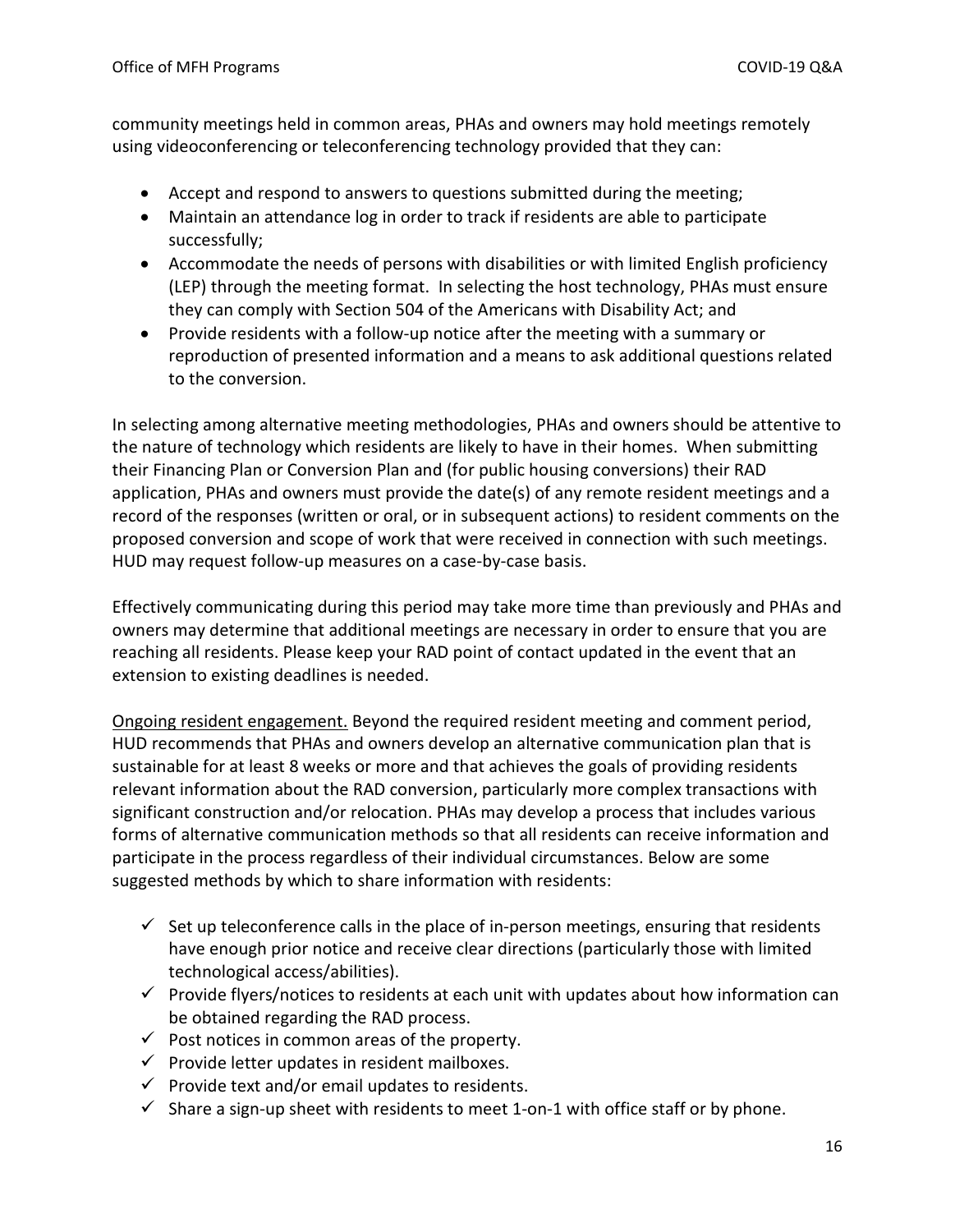- $\checkmark$  Create online materials (video or other) available to all residents.
- $\checkmark$  Create and distribute a survey for residents to gather information about their questions, experience, and preferences.
- $\checkmark$  Ensure that all residents have contact information (phone and email) for PHA staff should they have questions.

(Added on 4/2/20)

#### <span id="page-16-0"></span>**Property Reviews, Inspections, and Appraisals**

#### <span id="page-16-1"></span>*Asset Management*

# **Q1: In light of concerns about site visits to HUD properties, what is the status of REAC inspections on MFH properties?**

A: Until further notice, Multifamily is postponing all REAC property inspections for all Multifamily properties. Where there is an exigent circumstance or reason to believe that there is a threat to life or property at a specific location, inspections will be conducted by HUD quality assurance inspectors in compliance with CDC guidelines. *Please note, this answer supersedes the initial guidance offered in the first version of this document on 3/12/20.*

(Updated on 3/16/20)

# **Q2**: **In light of concerns about site visits to HUD properties, what is the status of Management and Occupancy Reviews (MORs) performed by Performance-Based Contract Administrators (PBCAs)?**

A: HUD recognizes that the President's March 13, 2020, emergency determination related to COVID-19 constitutes a significant administrative action that could disrupt performance under the Annual Contributions Contracts (ACC). HUD is hereby relieving PBCAs operating under both ACCs from notifying HUD that the Presidential emergency determination either limits, or in some cases, prevents, PBCAs from carrying out MORs and related activities. HUD is therefore suspending standard MORs until the PBCA determines that local conditions no longer limit or prevent the PBCA from performing MORs safely.

HUD is looking into a flexible model that would allow PBCAs to adapt to local conditions in a way that allows them to continue MORs on a modified basis to ensure acceptable conditions in HUD properties. Additional guidance and specifications will be forthcoming.

*Please note, this answer supersedes the initial guidance offered in an earlier version of this document on 3/13/20.*

(Updated on 3/16/20)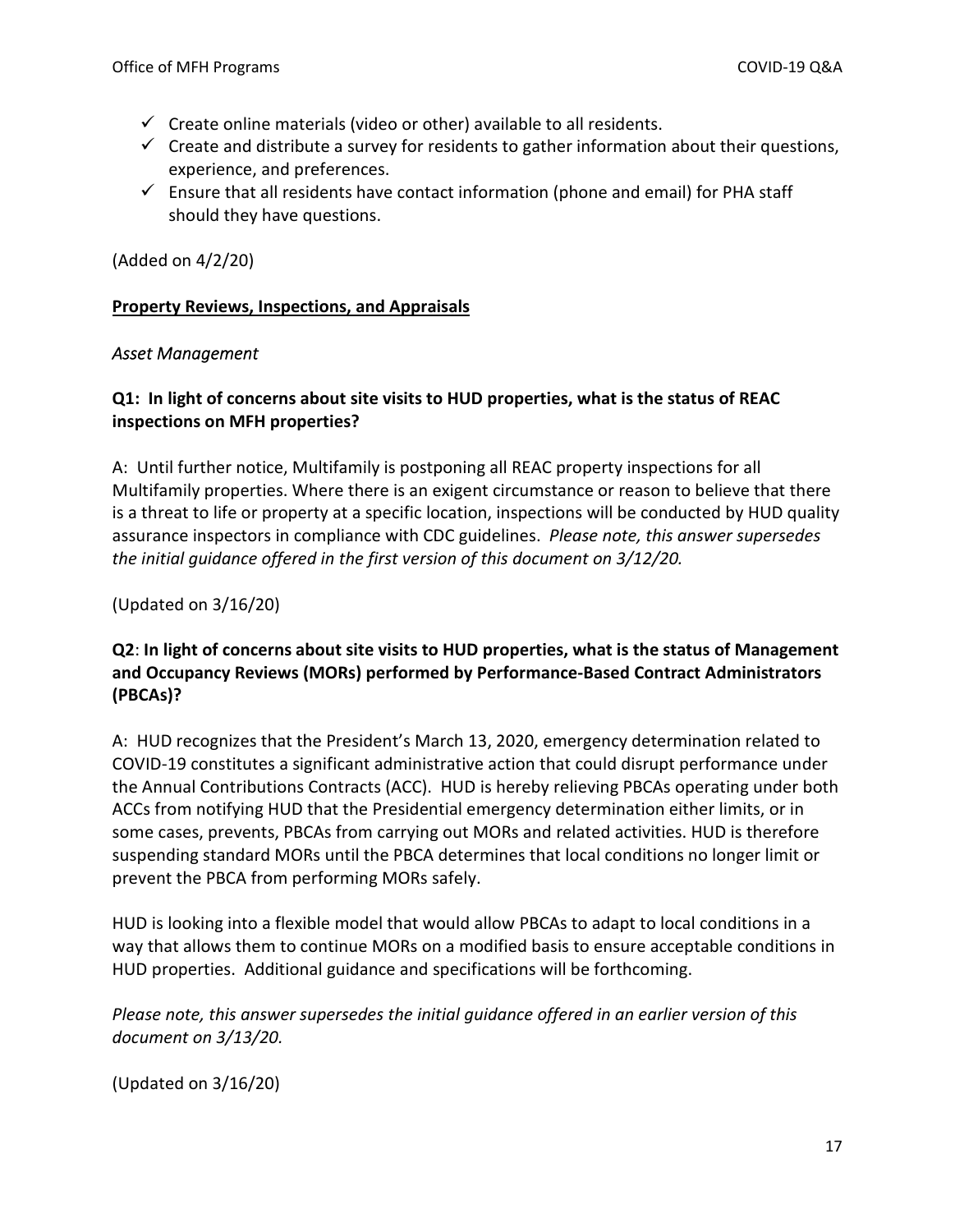# **Q3: What should owners/property managers do if tenants refuse entry to inspectors, citing fears of COVID-19?**

A: Until federal, state, or local public health officials counsel otherwise, owners and agents should follow published guidance covering apartment inspections. In this case, Paragraph 20 of the [HUD Model Lease](https://www.hud.gov/sites/dfiles/OCHCO/documents/90105a.pdf) covers the rules governing the landlord's access to a tenant's apartment.

(Updated: on 3/12/20)

# **Q4: An owner's Rent Comparability Study (RCS) has triggered the need for a HUD RCS, but concerns from owners, tenants, and HUD contract appraisers are making it difficult to execute the HUD-sponsored RCS. How will this be addressed?**

A: HUD RCSs are suspended in areas that are under a state or nationally declared emergency or where public health officials have imposed limited travel. HUD is rescinding guidance provided on 3/13/20 on how it will respond to an owner's previously submitted RCS and will be providing new guidance on this topic in the upcoming weeks.

(Updated on 3/24/20)

# <span id="page-17-0"></span>*Recapitalization and Rental Assistance Demonstration*

# **Q5: Will HUD relax its RAD Capital Needs Assessment inspection requirements for RAD conversions?**

A: The Capital Needs Assessments are a core part of the RAD review process, as they are used to establish a basis on which to project the property's 20-year capital needs. As such, unless constructed within the past ten years, all properties will require a complete inspection in compliance with the MAP Guide. For properties built within the last ten years, HUD may approve the inspection of only vacant or model units. The Office of Recapitalization will extend milestones and deadlines on a case-by-case basis if the capital needs inspection cannot be completed at this time due to COVID-19. Recap is also considering other approaches to avoid delays caused by inspectors having more limited access to sites at this time.

(Updated on 4/2/20)

# <span id="page-17-1"></span>*Multifamily Production*

# **Q6: Will MFH Production relax its site visit requirements for third parties and lenders?**

A: If a third-party capital needs inspector cannot physically inspect the required sample of units due to COVID-19 concerns, the Regional Production Director may waive the sampling requirements in favor of inspecting only vacant and model units on a case-by-case basis for recently built insured properties (within 10 years of submission) or non-insured properties built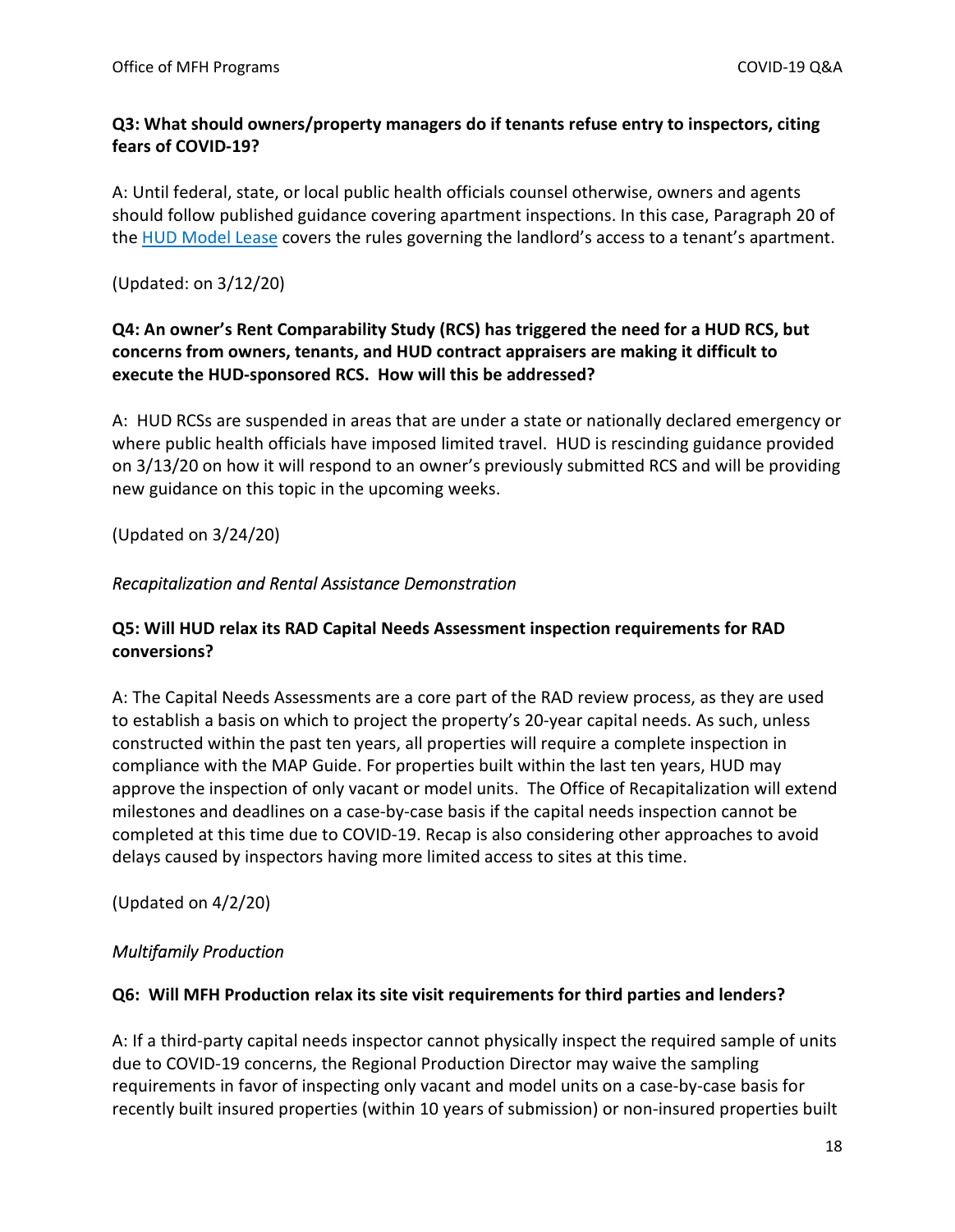within the past five years. All other properties will require a complete inspection prior to issuance of the firm commitment.

(Updated on 4/2/20)

# **Q7: What if the lender is unable to visit the site to verify the inspection report's findings?**

If the lender's travel is restricted (thereby limiting the lender from inspecting the site), the capital needs inspection report may be accepted for underwriting purposes on the condition that the lender inspects the property prior to the issuance of the insurance commitment. Therefore, to the extent that a lender is not able to physically inspect the property due to COVID-19 concerns, the conclusions of the report must be included without modification as part of the application.

HUD's appraisers and market analysts, as necessary, must inspect the property and subject comparables in accordance with Multifamily Accelerated Processing (MAP) requirements to insure a credible valuation conclusion.

(Added on 3/13/20)

# **Q8: Will MFH Production relax its site visit requirements for FHA lenders performing lease audits?**

A: Yes. Lenders may perform lease audits electronically if the information is available and verifiable.

(Added on 3/13/20)

# **Q9: Given current travel restrictions, must appraisers conduct both an on-site visit and unit inspections to complete the appraisal report?**

A: HUD requires that lender or third-party appraisers inspect the property and the subject comparables in accordance with MAP Guide requirements to insure the credibility of the resulting valuation conclusion. To the extent that the contracted appraiser cannot physically inspect the site, the appraiser should contract with a local, appropriately credentialed appraiser to perform the site inspection in his/her stead. In this situation, the report must identify the appraiser conducting the site visit, their credentials, and a certification regarding the limit of their inspection, if any.

When appraisers are unable to inspect units on-site due to COVID-19 concerns, they should consider the following options:

 Conduct inspections of vacant units. If vacant units are the only ones inspected, the appraiser should make an extraordinary assumption that the sample units viewed are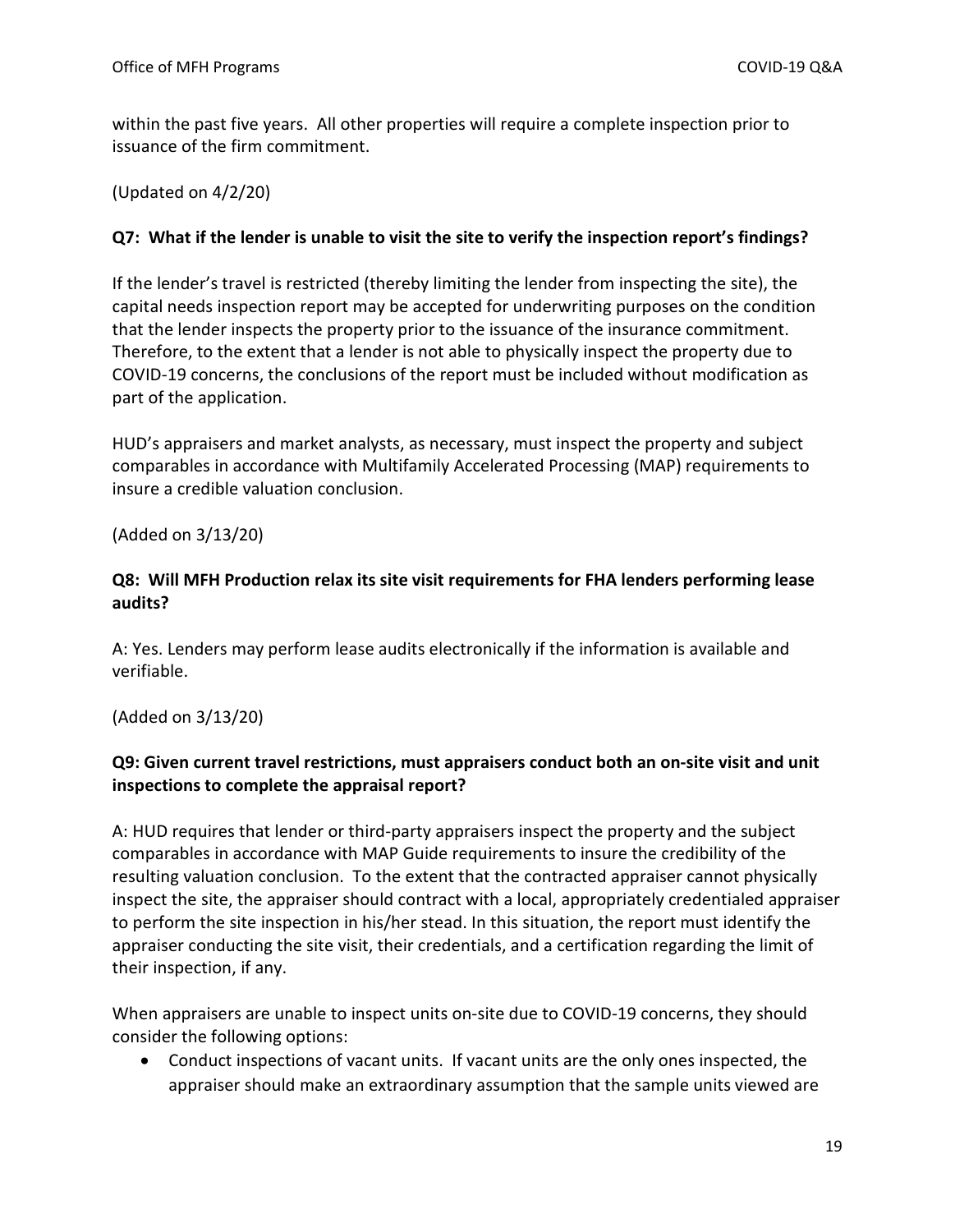representative of all the units. The inspector should provide a detailed review of the differences between these units and the others considered for the valuation.

- Use of construction drawings and other available documentation to supplement their physical inspections
- Use of information from CoStar or other reporting services and other available documentation to supplement their physical inspections.
- Note any previous inspections, if applicable.

Any/all sources of information used for valuation purposes must be documented, and multiple sources of information on interior site conditions are preferable to enhance the reliability and credibility of the valuation, in lieu of an actual physical inspection.

Appraisers and lenders should contact the HUD field office that will be processing the application for additional guidance.

(Updated on 4/2/20)

# <span id="page-19-0"></span>**Environmental Review**

# <span id="page-19-1"></span>*General MFH*

**Q1: Will MFH allow any additional flexibility, specifically around requirements for on-site surveys or testing related to asbestos, lead-based paint, and radon considering the COVID-19 emergency?** 

A: *Production:* For MF FHA-insured lending, in situations where interior access to the subject property is limited, and the asbestos surveys, lead-based paint hazard evaluations, and/or radon testing cannot be completed prior to application submittal, MFH Production will allow lenders to submit applications without these reports. However, MFH Production will require these reports before issuing a Firm Commitment. For new construction and substantial rehabilitation properties where asbestos clearance sampling, lead clearance examinations, or radon testing takes place after construction, all mitigation reports, including follow-up sampling, examinations, or testing, must be submitted to HUD staff at the final completion inspection, before occupancy.

*Recapitalization:* For RAD conversions, MFH Recapitalization (Recap) is developing instructions for the completion of asbestos surveys, lead-based paint surveys, and/or radon testing in situations where COVID-19 considerations impact site visits. Recap is also developing instructions regarding Section 106 consultation in light of the closure of some State Historic Preservation (SHPO) and Tribal Historic Preservation (THPO) offices. However, MFH Recap will require these reports before issuing a RAD Conversion Commitment. These instructions will be available in a future Q&A supplement.

(Added on 4/2/20)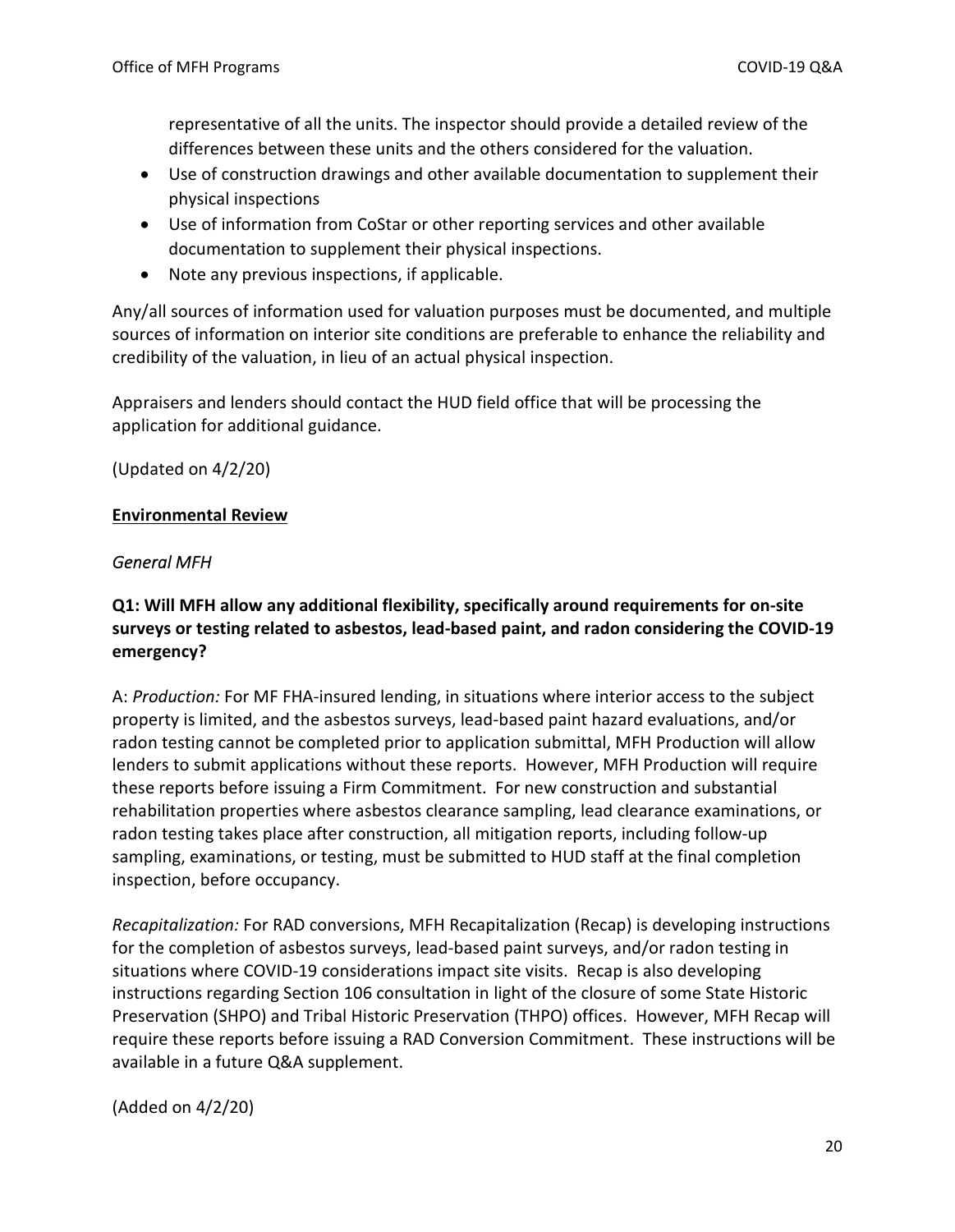# <span id="page-20-0"></span>*Multifamily Production*

# **Q2: Will MFH Production relax its site visit requirements for FHA site inspections as part of the environmental review process?**

A: HUD currently requires a site inspection for all environmental reviews. Each Regional Production Director can waive this requirement on a case-by-case basis for currently insured or non-insured applications (for refinance or new construction) for which an environmental report has been submitted in HEROS with no significant issues. Examples of significant issues include but are not limited to Underground Storage Tanks (UST); site contamination, onsite or adjacent floodplain or floodways, above-ground tanks within the acceptable separation distance, and noise levels greater than 65db that would require mitigation.

If a property meets the criteria for a significant issue, HUD will continue processing the application without a site visit, but must have a HUD site inspection prior to the issuance of the firm commitment. In the event that a property is not able to be accessed for a prolonged period due to COVID-19 concerns, HUD may consider alternatives to site inspections on a case-by-case basis.

(Updated on 4/2/20)

# **Q3: Will MFH Production allow any additional flexibility for compliance with the requirements for site reviews for Phase I ASTM Environment Site Assessments considering the COVID-19 emergency?**

A: Yes, HUD will provide some flexibility as outlined below, depending on the type of assessment.

Interior assessments: For Phase I Environmental Site Assessments (ESAs) performed on projects where the preparer is unable to access the interior of the building due to COVID-19, HUD will permit an exterior only inspection provided the ESA is conducted in accordance with ASTM E1527-13 (or most recent version) and the ESA preparer has another adequate means of viewing the interior (e.g. an onsite rep live streams a facility walk-through.)

Exterior assessments: If traveling to the site is not practicable (e.g. due to governmental restrictions on travel or shelter in place/quarantine orders), HUD will accept the ESA without a visit to the site for projects already in HUD's portfolio or new to HUD's portfolio with up to Level 3 repairs as long as the site is considered low risk based on current and historical uses. Sites with past, current or adjacent uses that include but are not limited to underground storage tanks, contaminated soil or groundwater, dumps, solid or hazardous waste landfills, brownfields or superfund sites require an in-person site visit by the ESA preparer. ESA reports without a physical site visit must: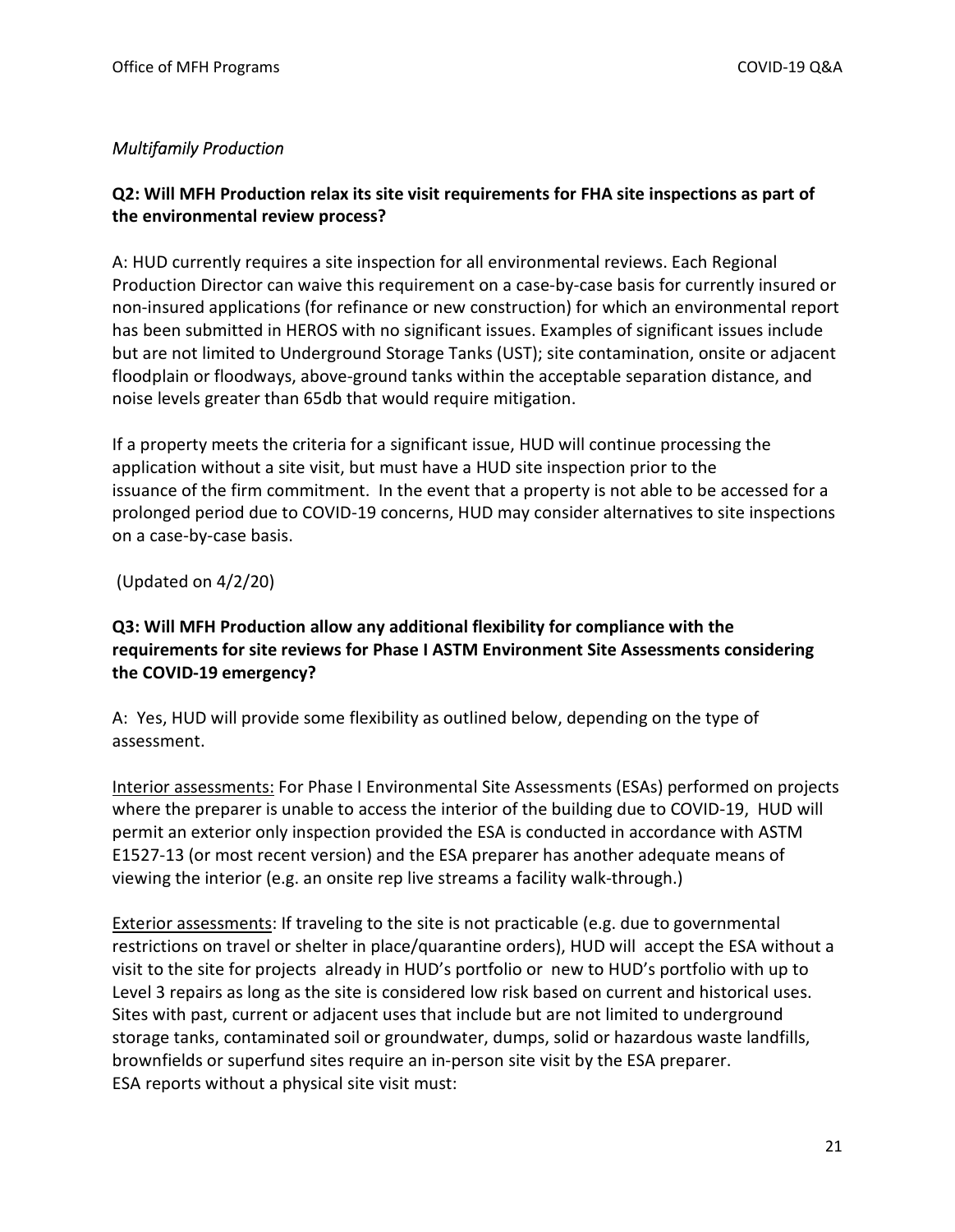- Explain the reason why a site visit did not take place,
- Meet the ASTM E1527-13 standard (or most recent version), and
- Include adequate means of viewing the interior and exterior (e.g. an onsite rep could live stream a walk-through of the facility and grounds, send photos and video of the site and grounds.)

For all new construction and substantial rehabilitation projects, and 223(f)s that do not meet the low risk criteria, the ESA preparer must conduct an in-person site visit. However, HUD will accept a draft ESA report that includes all information except the physical site visit (the preparer must view the interior and exterior by other means) for purposes of submitting the pre-application or application. The final ESA with the site visit must be submitted before HUD will issue a Firm commitment.

# (Added on 4/2/20)

# <span id="page-21-0"></span>**Waivers, Extensions, and Other Relief**

# <span id="page-21-1"></span>*General MFH*

# **Q1: In the event of an outbreak in a locality with HUD-assisted housing, what regulatory waivers will apply for HUD housing?**

A: HUD will consider policy, Handbook, and regulatory waivers on a case-by-case basis with the intention of providing flexibility to owners and agents to respond to unique needs.

# (Updated on 3/12/20)

# **Q2: May FHA-insured borrowers as well as Section 202 and 811 property owners access their reserve for replacement accounts to cover items not consistent with Handbook 4350.1 Chapter 4 guidance, such as mortgage payments for delinquent mortgages?**

A: Owners may submit requests to HUD field staff for non-traditional uses of reserve for replacement accounts. Field staff will review such requests based on account balances and future needs, project needs, owner compliance and other criteria consistent with Chapter 4 of HB 4350.1. In addition, HUD field staff will need to see evidence of the loss of rental receipts.

(Added on 3/24/20)

# **Q3: Is there new guidance for forbearance of FHA-insured or Risk Share multifamily loans?**

A: Lenders should use all available tools to work with borrowers facing payment challenges as a result of this emergency, just as they would in any other situation. Lenders should use HUD's existing systems and procedures to promptly report loans that are delinquent or in default and request extensions of the election to assign loans in default to FHA. Additional HUD MFH guidance related to the provisions on forbearance included in the Coronavirus Aid, Relief and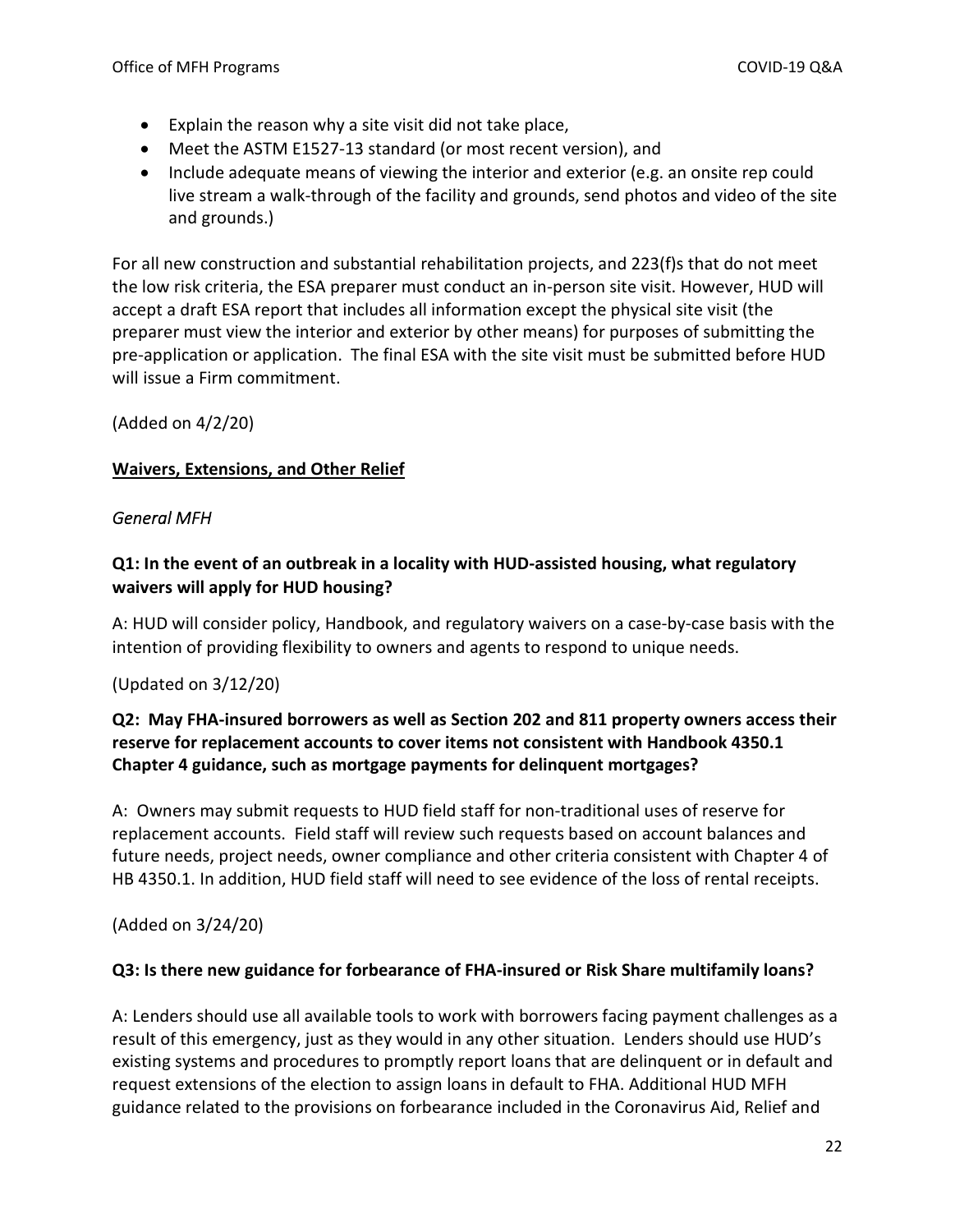Economic Security (CARES) Act is forthcoming. Ginnie Mae recently published a blog post on forbearance as it relates to its issuers, which can be found here: <https://ginniemae.gov/newsroom/GinnieInBrief/Pages/Post.aspx?PostID=40>

(Added on 4/2/20)

#### <span id="page-22-0"></span>*Asset Management*

# **Q4: Will HUD make rent payment relief or additional assistance available for Project-Based Rental Assistance and Project Rental Assistance Contract units if tenants fall under adverse conditions due to COVID-19?**

A: Multifamily Housing encourages all owners to work with impacted residents and families to adjust rent payments, enter into forbearance agreements, and lessen the impact on affected residents. At this time, no additional subsidy funding has been made available.

(Added on 3/12/20)

# **Q5: A multifamily owner's financial statements are complete, but their auditor is not comfortable coming into their office to conduct the audit. Can they get an extension?**

A: To provide relief for multifamily property owners, HUD has extended the audited financial reporting deadlines until April 30. All entities required to submit financial information on or before April 30, 2020 are now required to submit their financial information no later than 120 days after the end of the fiscal year of the reporting period, and as otherwise provided by law. This waiver does not apply to the submission requirements for financial information that was delinquent as of March 23, 2020.

The Office of Multifamily Housing Programs will continue to monitor the situation and may provide additional extensions as warranted.

(Updated on 3/24/20)

# <span id="page-22-1"></span>**Continuity of MFH Operations with Staff Working Remotely**

#### <span id="page-22-2"></span>*General MFH*

# **Q1: In the event of HUD office closures and/or staff working remotely, how will MFH handle "in person" meetings?**

A: All meetings that cannot be held in person will be held via conference call. If a meeting must be held in person, contact the field Branch Chief or Director to discuss options.

(Added on 3/13/20)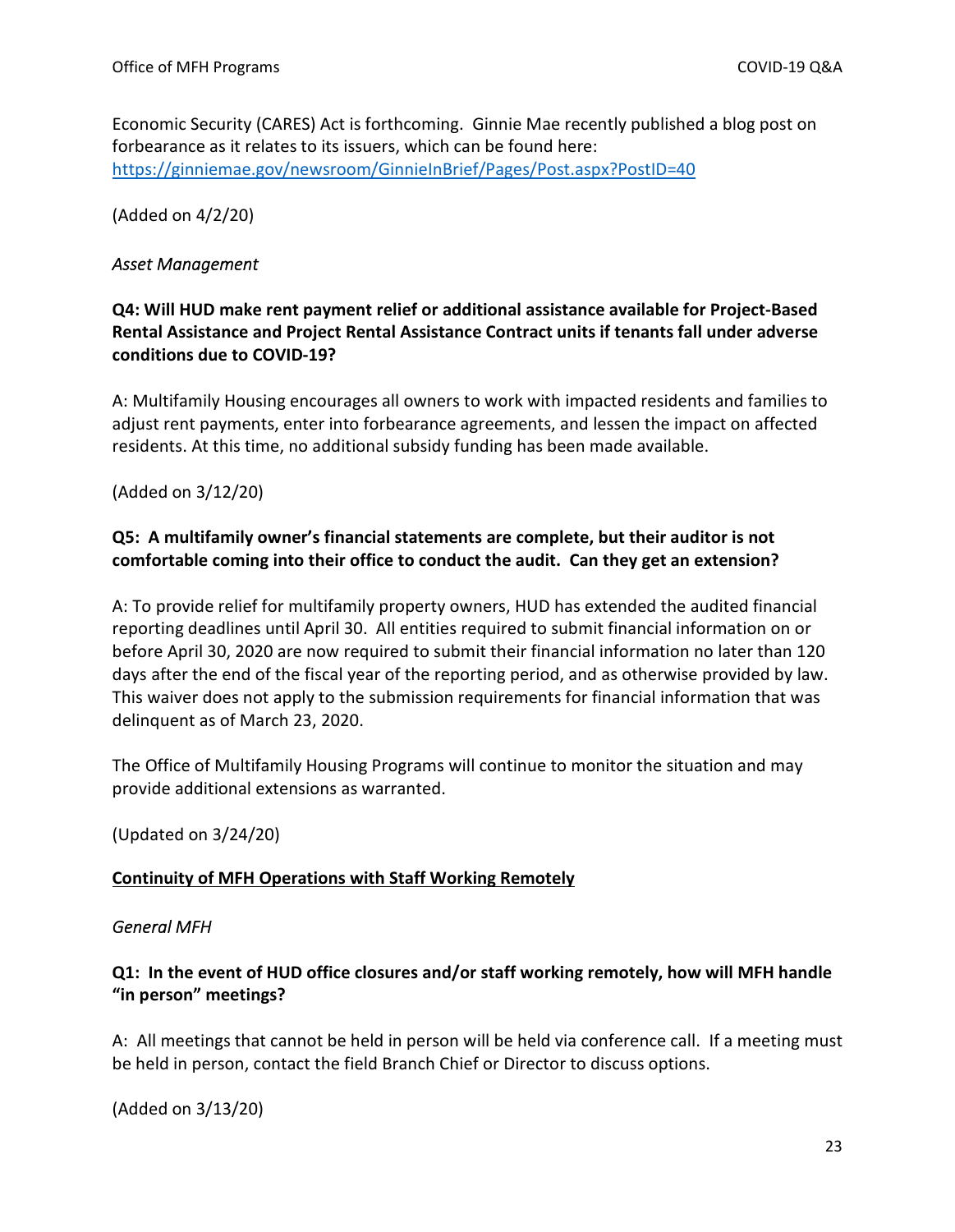#### **Q2: In the event of HUD office closures and/or staff working remotely, what will be the process for subsidy contract renewals and funding actions?**

A: Multifamily field and headquarters staff will process subsidy contract renewals and related funding actions remotely. Contract renewals and funding actions should still be submitted electronically via the local or Regional office email box, with a copy to the assigned Account Executive/Resolution Specialist, the Funding Specialist, and Branch Chief. Hard copies should still be submitted to the field office.

(Updated on 3/16/20)

#### **Q3: Will MFH allow electronic signatures on its documents?**

A: Production: For FHA insured transactions, please see the section on *Office of General Counsel-MFH Closings* below for specific information.

Asset Management: Electronic signatures are allowed for all subsidy administration, including contract renewals, rent schedules, and HAP Assignments, and all other Multifamily Housing submissions. State and local law determines the requirements for leases and 50059s.

Recapitalization: For RAD and other real estate transactions, the recorded documents typically have "wet" signatures that are notarized. The HUD closing attorney will have to advise if electronic signatures are acceptable in the recording offices in their jurisdictions. Documents that will not be recorded may be signed electronically.

For all transactions, electronic signatures must conform to applicable federal, state, and local requirements.

(Added on 3/24/20)

#### <span id="page-23-0"></span>*Recapitalization and Rental Assistance Demonstration*

#### **Q4: How will Rental Assistance Demonstration (RAD) transactions be processed?**

A: Applications, requests for concept calls, financing plan submissions, submissions of closing documents, and many other processes under the RAD program are already conducted online. We will continue to receive and review these materials and communicate with project teams by e-mail and phone. There is no change from current practice and teleworking employees will still be able to process submissions and requests.

(Added on 3/13/20)

#### **Q5: Will HUD office closures impact RAD closings?**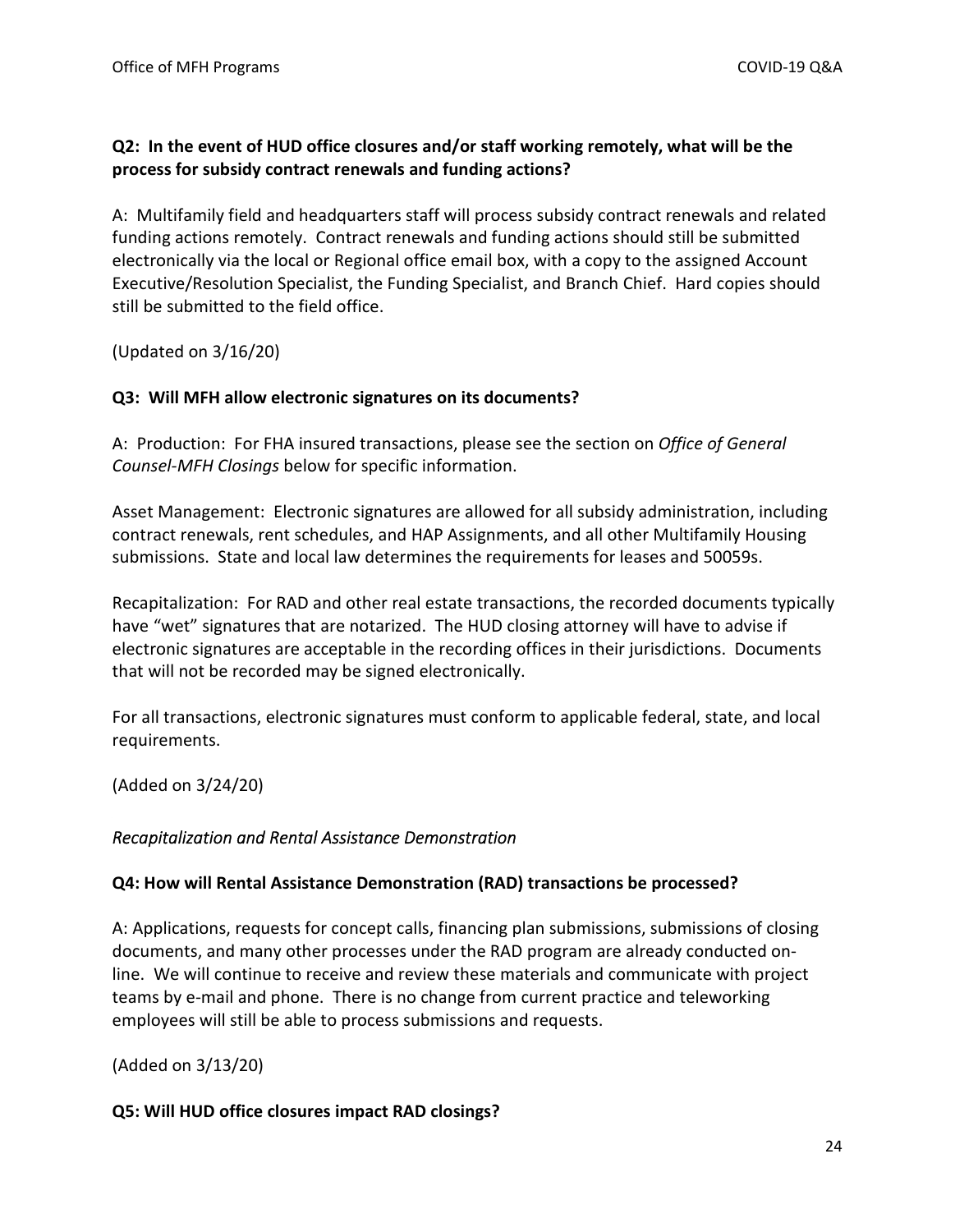A: Office of Recapitalization closing coordinators and Office of General Counsel field counsel will continue to perform their standard duties. HUD anticipates arranging for execution and notarization of documents that need to be recorded in public records and distribution to escrow agents, subject to compliance with applicable governmental orders and the availability of overnight courier services. It is possible that there may be fewer signing dates per month as HUD works through logistical constraints. HUD is also aware that some recorders' offices around the country have closed. HUD will work with the transaction teams to maximize the ability of transactions to move forward consistent with applicable conditions. Documents that do not require notarization will be distributed electronically.

(Updated on 4/2/20)

# <span id="page-24-0"></span>*Multifamily Production*

#### **Q6: In the event of office closures, how will concept meetings be handled?**

A: Continue to submit your electronic requests and packages as usual, and concept meetings will be handled remotely.

(Added on 3/13/20)

# **Q7: In the event of office closures, how will MFH Production handle the submission of applications since typically HUD requires an original and two hard copies of the application along with a physical thumb drive for certain types of projects?**

A: HUD will permit applications and related documents to be submitted electronically, using a secure cloud storage service, as determined by the lender, instead of hard copies. HUD will arrange for architectural plans and specifications to be sent to the processing construction analyst identified at the concept meeting to be reviewed remotely.

(Updated on 3/16/20)

#### **Q8: Will office closures affect HUD's underwriting and issuance of firm commitments?**

A: No. HUD staff are equipped to perform underwriting functions and all other duties remotely; therefore, HUD does not anticipate a significant issue or delay in processing loans.

(Added on 3/13/20)

#### **Q9: In the event of office closures, how will HUD conduct MFH Production loan closings?**

A: MFH Production is coordinating with HUD OGC to ensure continuity of closings in the event of office closures. Certain reviews that are routinely performed electronically, and closings that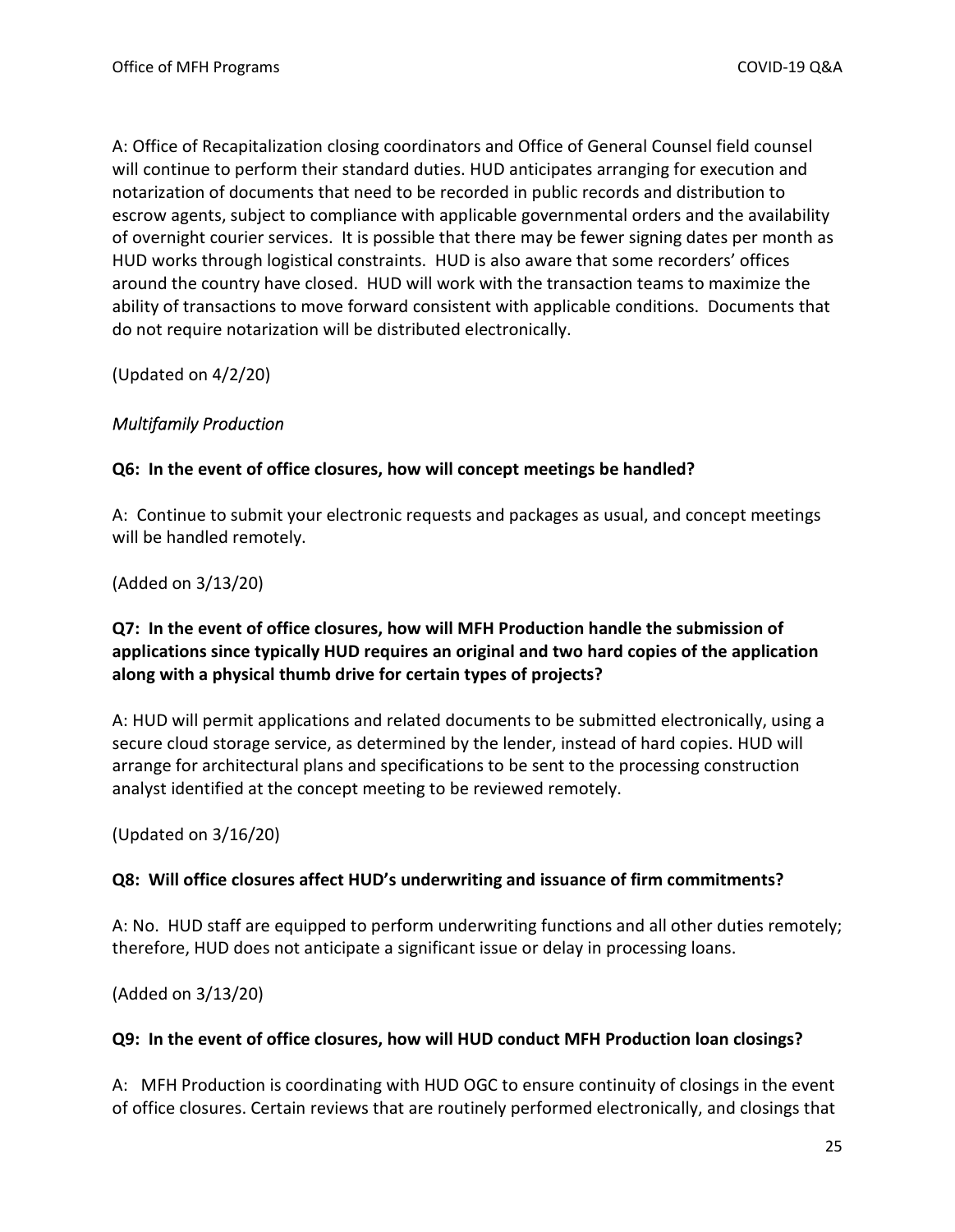are routinely conducted by mail, such as Section 223(f) and 233(a)(7) loans, will continue in the same manner.

OGC and MFH Production are working to expand the ability to conduct other types of reviews and closings, including for Section 221(d)(4) and other NC/SR programs, either electronically or by mail to the extent practicable. Additional guidance will be forthcoming as soon as it is available. Please see the additional information included in the section on OGC-MFH Loan Closings below.

(Added on 3/13/20)

# **Q10: In the event of office closures or staff on telework, how will HUD conduct construction administration?**

A: Monthly draws, trip reports and change orders are routinely completed electronically; however, a site visit is required by the owner, architect and construction inspector (CI) to review progress and approve monthly draws. If the owner or architect can only attend remotely, exceptions can be made on condition that the CI is present. Should the CI be unable to attend, then the draw will need to be postponed. While HUD does not anticipate that the timeline for CI inspections to occur will extend past 60 calendar days, situations presented by prolonged unavailability of the principal participants should be raised with the Regional Production Director.

(Added on 3/13/20)

# **Q11: In the event of office closures or staff on telework, how will HUD handle cost certification/ Final Endorsement?**

A: HUD anticipates no disruptions in the performance of these functions as they are routinely conducted electronically.

(Added on 3/13/20)

# **Q12: Is MFH Production delaying endorsing loans that involve in-place rehabilitation and/or tenant relocation, as well as loans to properties that are located in areas have mandated shelter-in-place orders?**

A: HUD may temporarily pause initial endorsement of new construction and /or substantial rehabilitation loans that involve either tenant in-place rehabilitation and/or tenant relocation, as well as endorsement of loans for properties that are located in areas that have mandated shelter-in-place orders.

There have been multiple instances where construction/rehabilitation has been significantly delayed or completely stopped due to either an inability to enter units to conduct repairs, or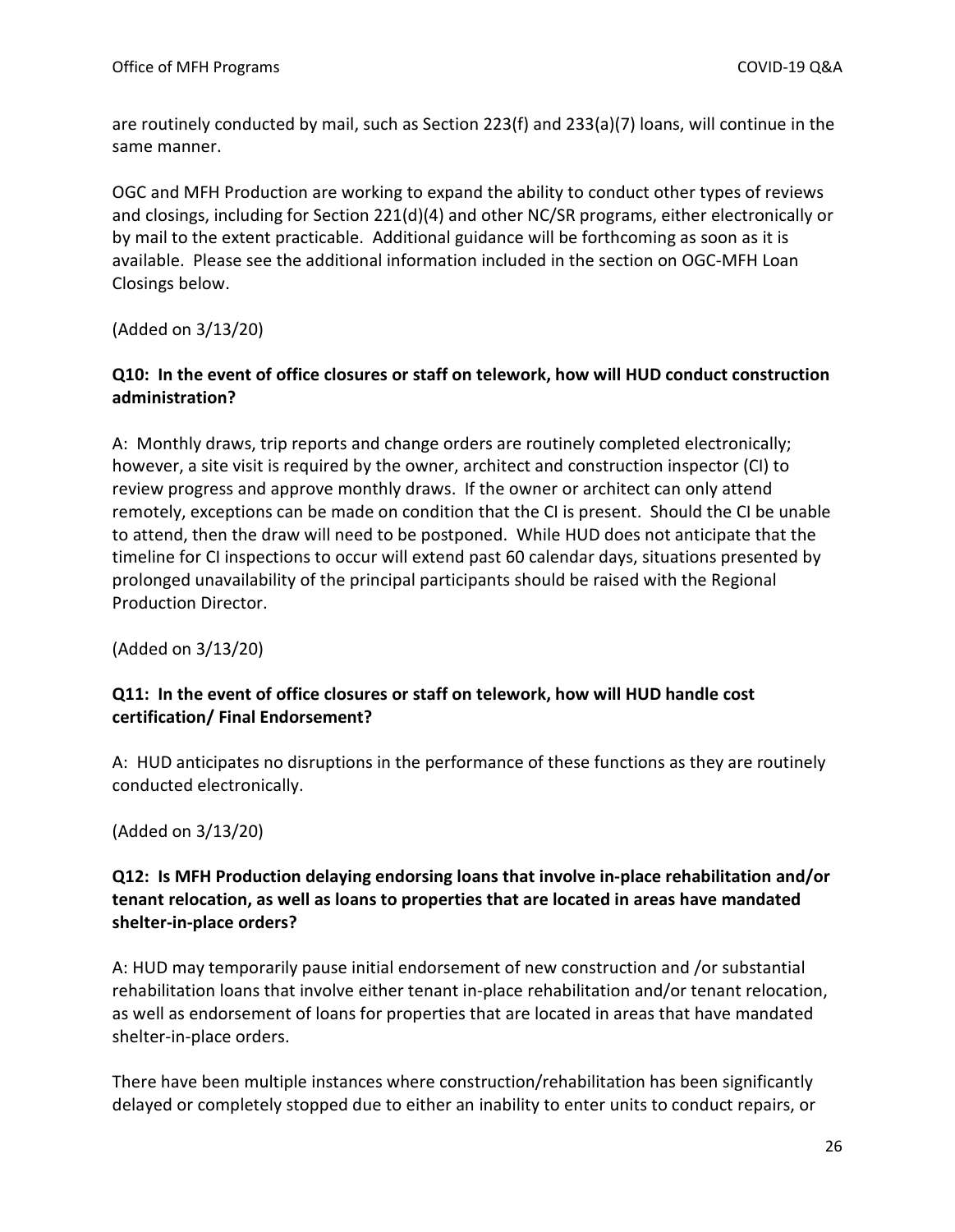unavailability of construction staff due to state or local restrictions. HUD will issue a firm commitment and grant appropriate extensions until work can be resumed such that the loan may be closed and construction can be completed without unnecessary delay. For projects that have time sensitive restrictions or contractual obligations (e.g. delivery of Low Income Housing Tax Credits) that will expire if endorsement is delayed, HUD will close the loan on condition that mitigants are in place to offset unplanned construction delays.

(Updated on 4/2/20)

#### <span id="page-26-0"></span>**Office of General Counsel- MFH Closings**

# **Q1: What is the Office of General Counsel (OGC) doing in response to the current COVID-19 Coronavirus outbreak and President's declaration of a national emergency?**

A: While the Department of Housing and Urban Development and its offices remain open for business at this time, many employees, including closing attorneys are now engaged in full-time telework. OGC, in collaboration with Multifamily and the Office of Healthcare Programs has established protocols, rules, and procedures to best ensure continuity of operations in the event of an extended closure of a specific division, regional or field office, or the determination that OGC in its entirety should work remotely.

(Added on 3/24/20)

#### **Q2: Will OGC continue to conduct in-person closings?**

A: OGC's first goal is ensuring the health and safety of its employees, clients, and stakeholders. To that end, OGC has adopted a policy of avoiding in-person attendance at gatherings, including all in-person closings, to the greatest extent possible. Limited in-person closings will continue only under special circumstances in which closing by mail or electronic submission is clearly not feasible. The number of attendees should be limited as much as possible with signatures, document collation, and other closing functions coordinated by the FHA lender's counsel and completed before arrival at the closing location. Rarely should it be necessary for the attendees to include individuals other than the FHA lender's counsel, HUD closing attorney, and paralegal support staff.

(Added on 3/24/20)

#### **Q3: How will OGC closing attorneys conduct reviews of closing packages?**

A: OGC closing attorneys will continue the usual practice of providing comments on closing submissions by e-mail or telephonically with the recognition there is no "business as usual" across the country at this time. Additional conference calls to address logistical and other pertinent issues will be arranged as needed to ensure free and open communication during the review and closing process.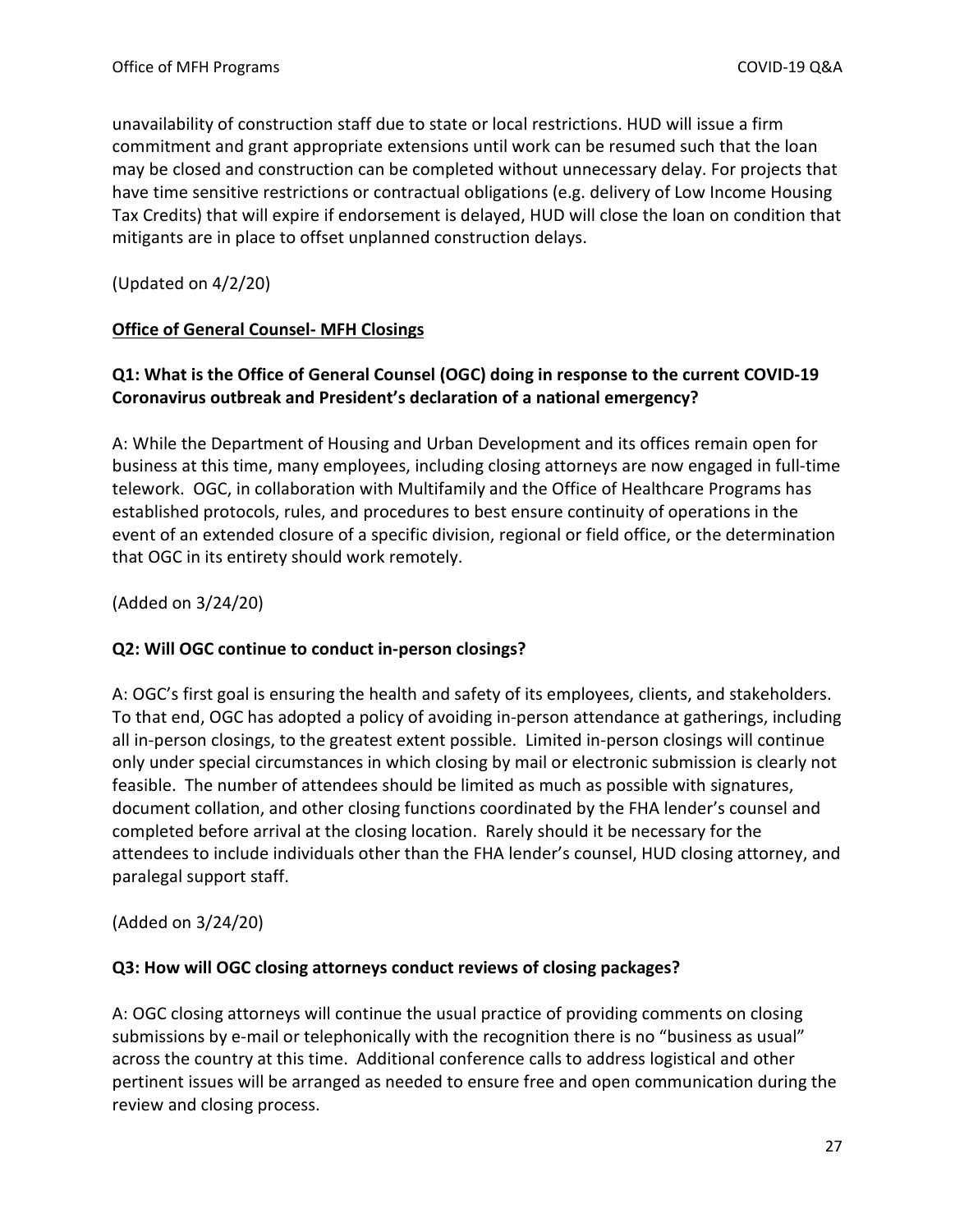(Added on 3/24/20)

#### **Q4: How will OGC closing attorneys receive and review packages electronically?**

A: OGC closing attorneys will rely on electronic transmission of closing documents in lieu of hard copies in performing their initial reviews. This approach will ensure the continuation of reviews even if our external partners are unable to physically transmit the volume of paper documents needed at this stage.

While providing increased flexibility to lenders in submitting closing documents, this protocol does not authorize any additional substantive modifications to the closing process without approval of the appropriate Regional Counsel and the Office of Insured Housing in Headquarters.

(Added on 3/24/20)

#### **Q5: Are there any standards for submission of draft closing packages?**

A: OGC closing attorneys will accept draft closing packages in fully electronic form. If a hard copy of the survey is available for submission, it should be provided by mail to the closing attorney. OGC closing attorneys will not delay review of a closing package if a hard copy of the survey is unavailable. Closing, however, will remain contingent on an adequate title and survey review and the appropriate resolution of any identified issues. FHA Lender's counsel will need to make arrangements with the OGC closing attorney for the delivery of a hard copy of the survey if electronic review is not feasible due to the survey's size and complexity.

Additionally, to ease the transition to an electronic review process, OGC has developed a series of "Best Practices" for electronic transmission, available for your closing attorney. This document can be found online at:

[https://www.hud.gov/sites/dfiles/Housing/documents/Best\\_Practices\\_for\\_electronic\\_submissi](https://www.hud.gov/sites/dfiles/Housing/documents/Best_Practices_for_electronic_submission_for_MF_Closings_during_COVID-19_pandemic.pdf) on for MF Closings during COVID-19 pandemic.pdf.

(Added on 3/24/20)

#### **Q6: Is there a preferred method of electronic submission?**

A: OGC understands that the various lenders and their counsel have differing security protocols in place governing the transmission of electronic documents. OGC has not established any mandatory submission method, but will accept electronically transmitted documents in various means, provided the transmitter can provide assurances as to the security of the transmission. Additionally, the electronic submission must be accessible by all HUD reviewers and cannot be unnecessarily restricted to impede access from appropriate parties within the Department.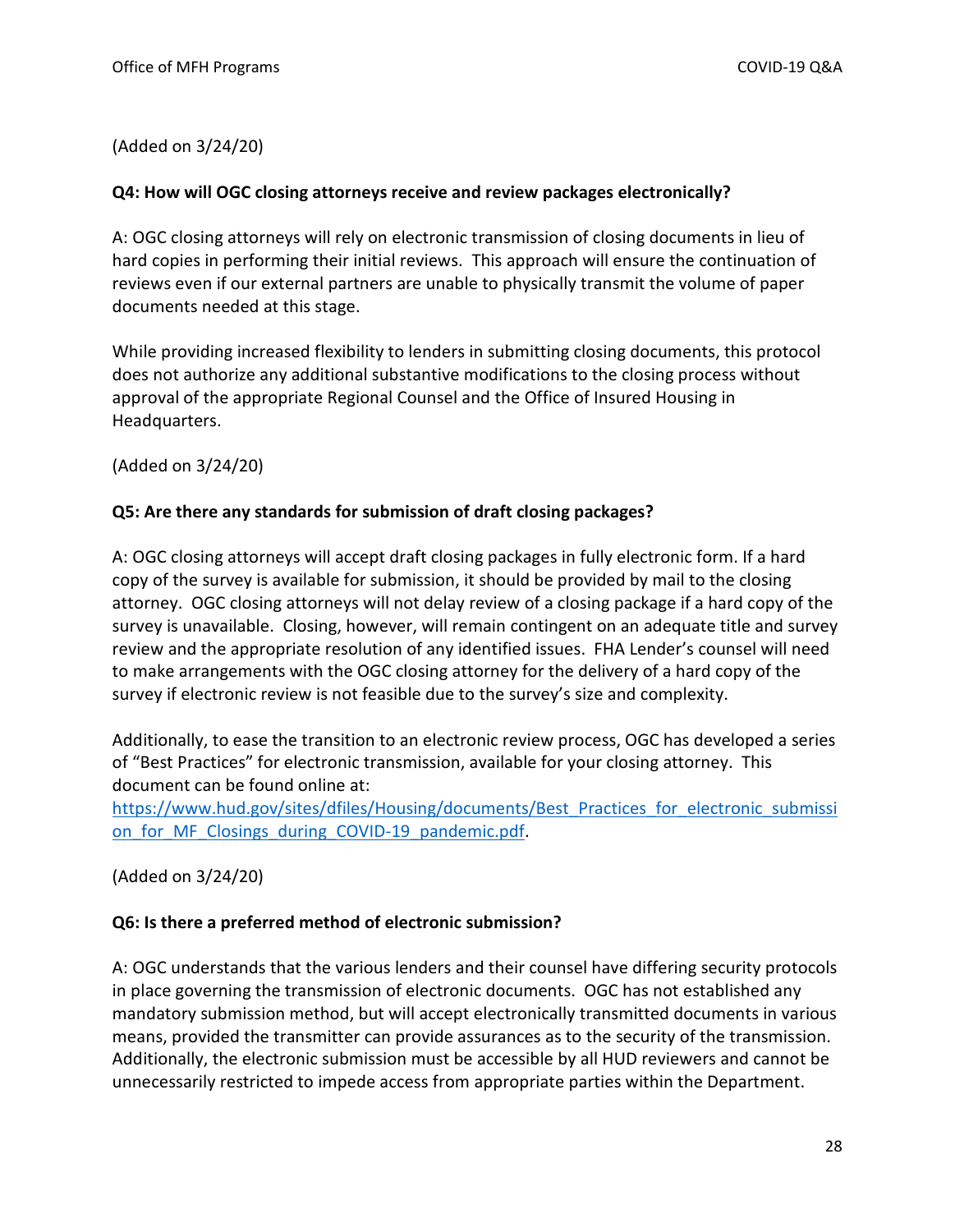(Added on 3/24/20)

#### **Q7: How should I send in a supplemental submission**?

A: The OGC closing attorney will provide written comments to the FHA lender's counsel by email or telephonically (depending on local field counsel practice). The FHA lender's counsel should submit the revisions and supplemental documents via email or in the same fashion as the original electronic submission. The documents submitted should include comparisons ("redlines") showing changes from the last version reviewed when specifically requested by the OGC closing attorney or otherwise appropriate.

(Added on 3/24/20)

#### **Q8: Can we expect to have different protocols being used in different field offices or by different closing attorneys?**

A: While the circumstances on the ground in any office or for any specific closing attorney may require flexibility in the closing process, the Regional Counsel will be working to ensure the temporary protocols established by the General Counsel are adopted and applied consistently across the regional and field offices within their purview.

(Added on 3/24/20)

#### **Q9: Will there be any changes in the attorney assignment process?**

A: Regional Counsel will continue to manage the attorney assignment process for closings, asset management requests, and other transactional work, as necessary. The Regional Counsel will consider staff availability, client deadlines, and the IT resources available to each employee in making assignments. OGC is working to ensure all closing attorneys have the necessary technology to perform electronic reviews at remote locations, where necessary.

The assigned OGC closing attorney will making prompt contact with the requesting program office and industry partners to establish mutual expectations, communication protocols, and shared goals for completion of the work matter, regardless of their physical working location. Should circumstances arise making closing by mail is impractical and the assigned Closing Attorney is unable to reasonably close the loan electronically, the appropriate Regional Counsel may reassign the transaction for closing.

(Added on 3/24/20)

**Q10: Will the closing process be delayed or disrupted if the Regional Counsel has to change the attorney assignment?**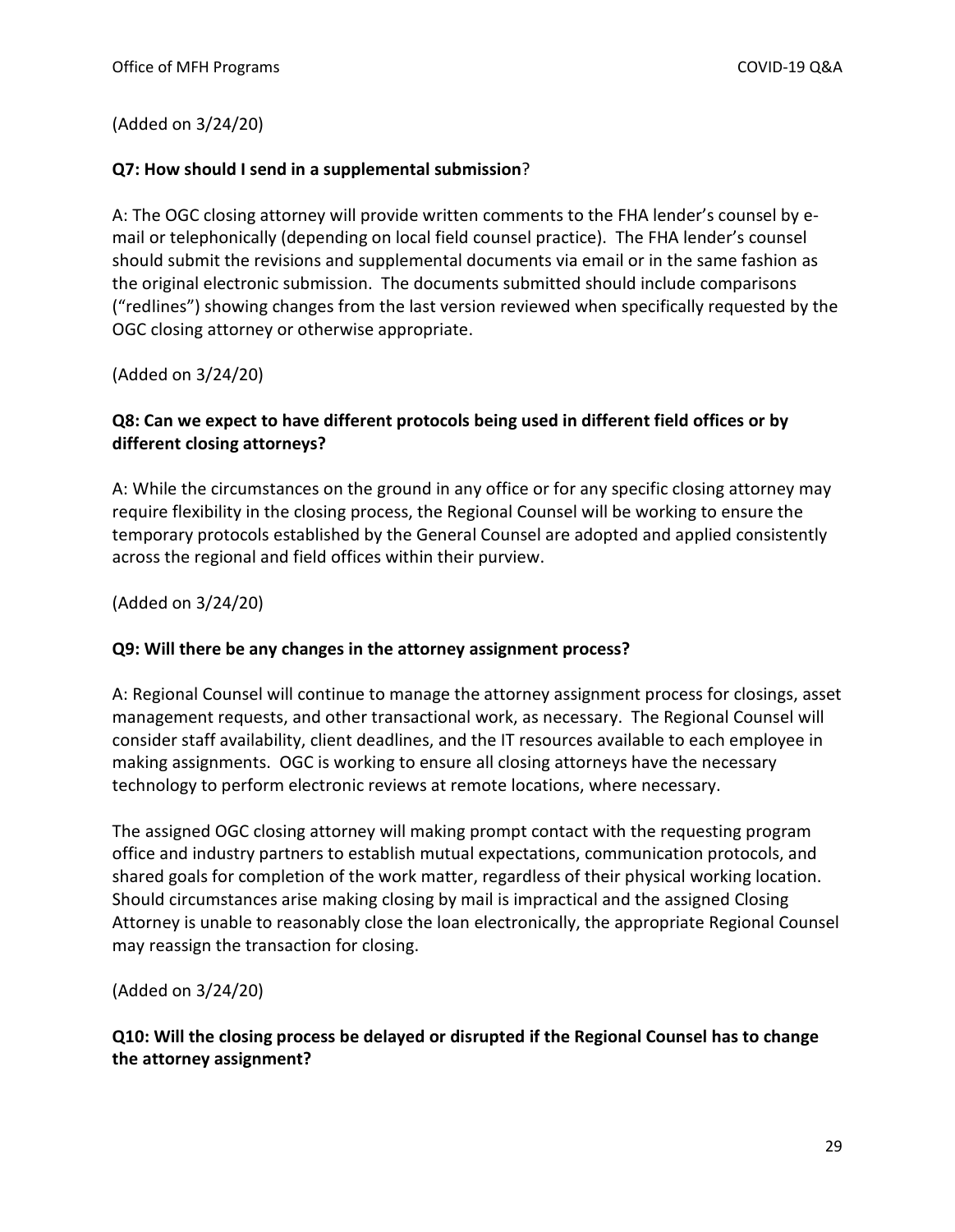A: OGC will strive to limit delays or disruptions to the closing process related to the reassignment of the closing. In particular, the attorney receiving the reassignment will generally be expected to rely on the legal work previously completed and continue with the closing as scheduled.

However, circumstances are in flux and all parties cautioned to anticipate delays. FHA lenders and their counsel should be cognizant that HUD closing attorneys may face significant workload challenges as they adapt to these new procedures and navigate local exigencies created by the pandemic (e.g. limited support staff and IT resources while working from home or other remote locations). Complete and well-prepared documents should be submitted as early as possible to ensure closing dates can be scheduled and accommodated well in advance of significant deadlines. The HUD Closing Attorney will strive to manage the expectations of all parties to a transaction and communicate developments as soon as it is reasonably possible in order to facilitate an orderly closing process.

#### (Added on 3/24/20)

#### **Q11: How will the Lender and Lender's counsel know how to submit documents pre-closing?**

A: Once HUD has provided written clearance to the Lender that the transaction is ready to close, the FHA lender's counsel is responsible for coordinating the submission of the final, executed documents by mail or electronic form, subject to specified limitations. The HUD closing attorney should hold a call with the Lender's counsel prior to the final submission to ensure that everyone is clear on the method of and requirements for submission. If closing by mail, the HUD closing attorney will advise the Lender's counsel as to the address for delivery of the closing dockets.

(Added on 3/24/20)

# **Q12: With the status of recorders' offices around the country uncertain, what flexibilities is HUD able to provide?**

A: OGC prefers the pre-recording of the FHA security instrument, regulatory agreement, and other recorded documents where possible. OGC will accept Gap coverage (as has typically been offered in New York) when pre-recording is not feasible, provided the coverage clearly protects the status of the first lien through recordation, regardless of any unusual delay due to the closure of the recorder's office.

(Added on 3/24/20)

#### **Q13: How will OGC closing attorneys conduct the closing?**

A: OGC closing attorneys will conduct closings either by mail or through the use of electronic transmission of documents to ensure closing takes place as planned. The use of electronic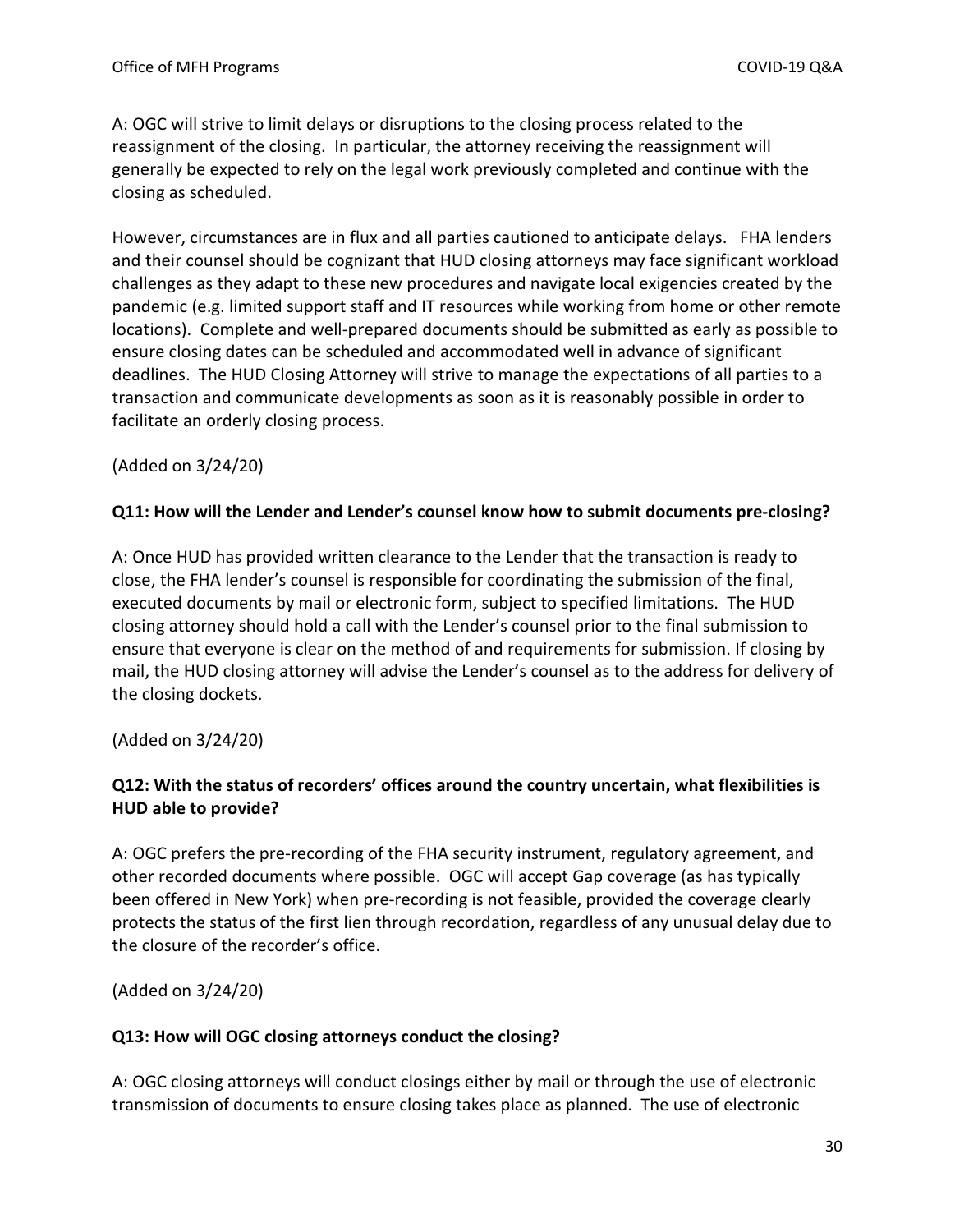transmission methods will require additional submissions and certifications for this method to be utilized.

(Added on 3/24/20)

#### **Q14: Will HUD allow electronic signatures or the electronic transmission of a scanned document containing wet signatures on closing documents?**

A: OGC **cannot** authorize the execution of the FHA note, mortgage, regulatory agreement, or other loan documents using a digital signature or other means of fully electronic authentication. However, OGC closing attorneys will accept electronic copies (i.e. scanned PDFs) of manually executed documents and will rely on such documents for purposes of releasing the endorsed FHA note at closing. The closing opinion delivered by borrower's counsel may not be modified to include additional qualifications or limitations related to the use or reliance on scanned documents unless discussed and approved by the OGC closing attorney. Such changes will not be approved unless (i) clearly warranted by a duly cited state statute or local ordinance and (ii) the modification results in no additional risk to HUD.

(Added on 3/24/20)

#### **Q15: How will the documents requiring wet signatures be handled?**

A: The FHA Lender's counsel should arrange for delivery of the note, mortgage, regulatory agreement and any other transaction-specific recording documents to the authorized HUD signatory via an overnight courier. At times, HUD will need the Lender's counsel to provide a mobile notary to facilitate the execution process. The FHA Lender's counsel should also include prepaid mailing labels to ensure delivery of (i) the executed documents from the HUD signatory to the HUD Closing Attorney or other designated HUD official for safe-keeping until closing; (ii) all documents to be recorded to the appropriate recipient for recording; and (iii) the endorsed note to the FHA lender (or its designee) after endorsement.

(Added on 3/24/20)

# **Q16: What will happen at a remote closing?**

A: As with a roundtable closing, the OGC closing attorney will ensure the documents, as executed, conform to the approved drafts.

(Added on 3/24/20)

#### **Q17: Is there a deadline for submission of the documents – whether by mail or electronically?**

A: The FHA Lender's Counsel and HUD Closing Attorney will need to discuss and establish a starting time for the closing that takes into account the submission method (electronic or hard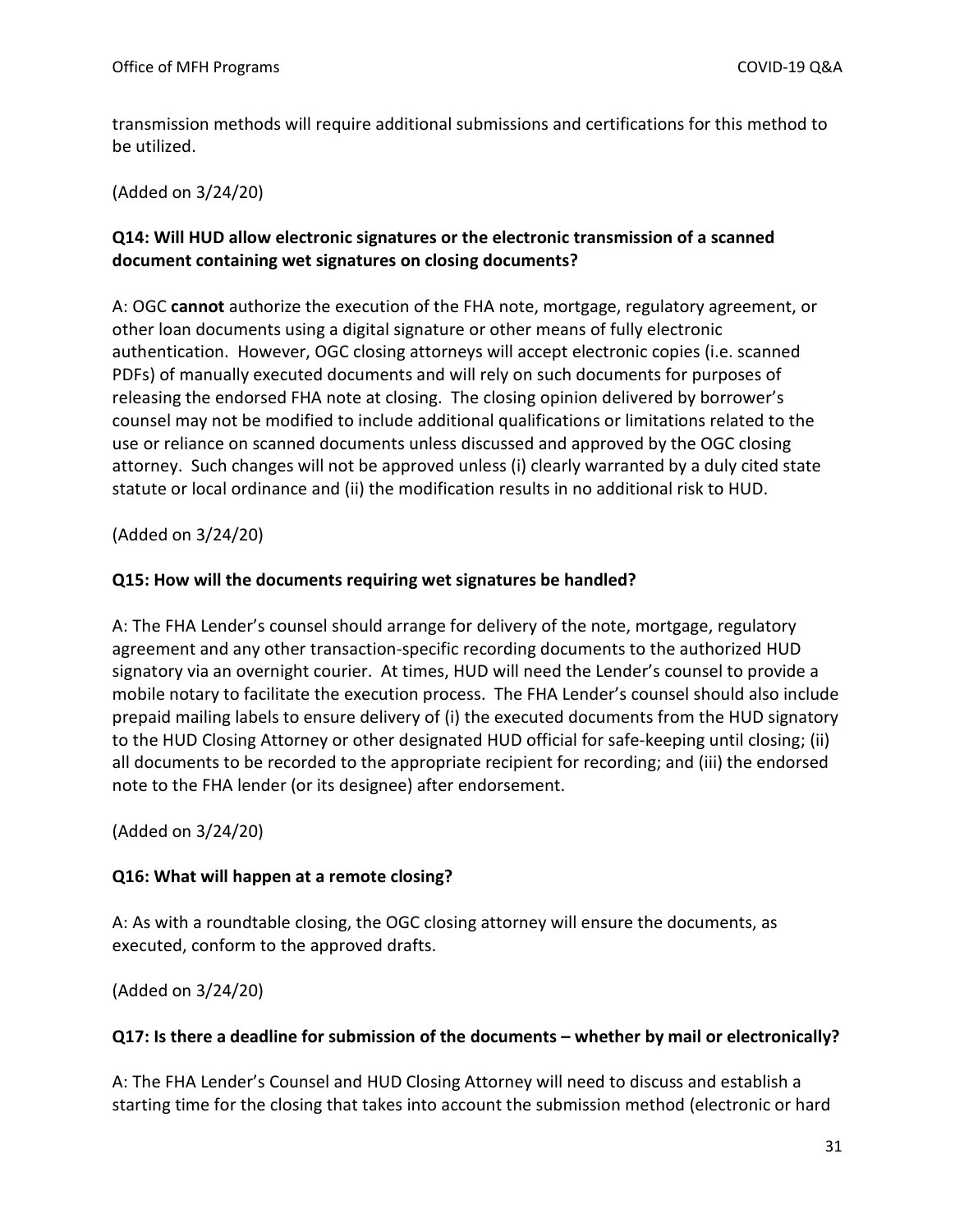copy); the closing location (field office or remote); mail/courier delivery times; and, when special circumstances compel an in-person closing, the essential attendees. Generally, submissions should arrive no later than 10:00 a.m. the morning of closing unless all parties have agreed to an alternative time. In HUD offices where closings begin earlier than 10:00 a.m. as a standard practice, the HUD Closing Attorney may require submission by the usual starting time.

(Added on 3/24/20)

#### **Q18: What considerations are there for delivery of the Title policy?**

A: The FHA Lender's counsel should make every effort to ensure the title insurance policy and, if customary in the closing jurisdiction, the recorded documents are organized and included in the same submission as the other closing documents. However, the OGC closing attorney may permit a separate submission from the title company or outside counsel when warranted by jurisdictional requirements, local custom, or other good cause. Additionally, if the timestamped recorded documents are not available, the title company's recording certification should be scanned as the first page. If delivered or signed electronically, the title insurance policy should contain an electronic signatures endorsement.

(Added on 3/24/20)

#### **Q19: What considerations are there for the electronic delivery of documents for closing?**

A: Where closing documents must be delivered by electronic means, the following is required:

- The submission must be organized for easy and efficient review on a computer monitor. Each submission should include a complete FHA closing checklist (identifying all standard and transaction-specific documents) to ensure efficiency of review and document location.
- If delivering via an electronic medium, the medium must be brand new, unencrypted, and contain no files other than the closing submission. Further, the drive may not be write-protected or otherwise secured in a manner that precludes the HUD staff from adding additional files.
- If alternative electronic delivery is arranged through a law firm's or title company's proprietary document storage site, or other such web-based arrangements, these sites may not impose use conditions on HUD staff (e.g. requiring an agreement to indemnify the firm or site host).
- The electronic submission should include signed certification evidencing the FHA lender's agreement (i) to provide an original, hard-copy set of the electronic documents once normal operations resume and (ii) to include a certification with the hard copy set that confirms the documents fully conform to the electronic versions accepted at closing.

(Added on 3/24/20)